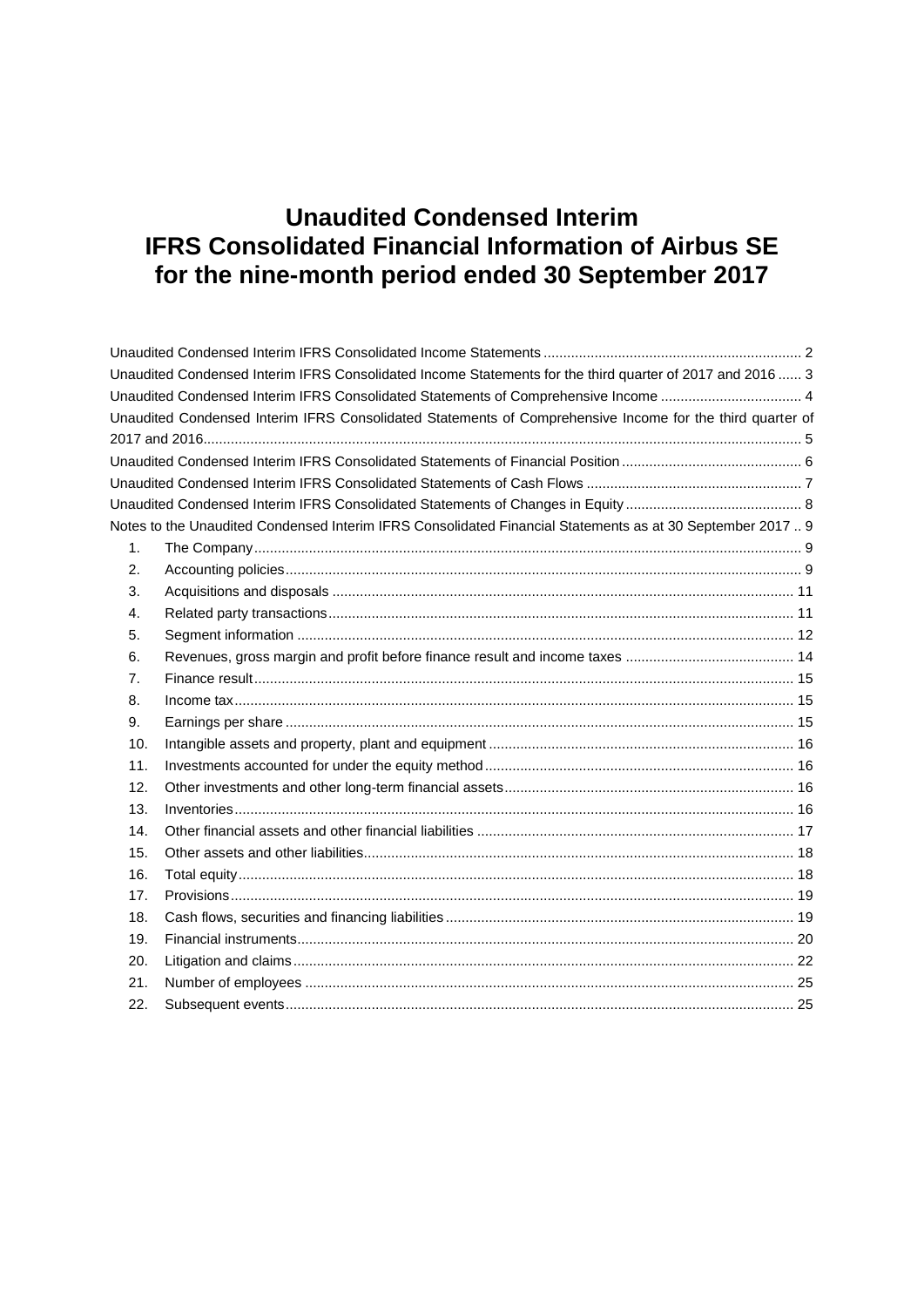### <span id="page-1-0"></span>**Unaudited Condensed Interim IFRS Consolidated Income Statements**

|                                                                                                  |                 | 1 January -                                |                | 1 January -                                |             |                                 |
|--------------------------------------------------------------------------------------------------|-----------------|--------------------------------------------|----------------|--------------------------------------------|-------------|---------------------------------|
|                                                                                                  | <b>Note</b>     | 30 September 2017<br>In $\epsilon$ million | In $%$         | 30 September 2016<br>In $\epsilon$ million | In %        | Change<br>In $\epsilon$ million |
| <b>Revenues</b>                                                                                  | 6               | 42,953                                     | 100            | 42,705                                     | 100         | 248                             |
| Cost of sales                                                                                    |                 | $-38,015$                                  | $-89$          | $-38,939$                                  | $-91$       | 924                             |
| <b>Gross margin</b>                                                                              | $6\phantom{1}6$ | 4,938                                      | 11             | 3,766                                      | 9           | 1,172                           |
| Selling, administrative and other expenses                                                       |                 | $-1,923$                                   | -4             | $-1,895$                                   | -5          | $-28$                           |
| Research and development<br>expenses                                                             |                 | $-1,918$                                   | -4             | $-2,015$                                   | $-5$        | 97                              |
| Other income                                                                                     | 6               | 916                                        | $\overline{2}$ | 2,422                                      | 6           | $-1,506$                        |
| Share of profit from investments<br>under the equity method and other<br>income from investments |                 | 299                                        | 0              | 78                                         | 0           | 221                             |
| Profit before finance result                                                                     |                 |                                            |                |                                            |             |                                 |
| and income taxes                                                                                 | $\,6$           | 2,312                                      | 5              | 2,356                                      | 5           | -44                             |
| Interest income                                                                                  |                 | 134                                        | $\Omega$       | 186                                        | $\Omega$    | $-52$                           |
| Interest expense                                                                                 |                 | $-385$                                     | -1             | $-389$                                     | $-1$        | $\overline{4}$                  |
| Other financial result                                                                           |                 | 343                                        | 1              | $-139$                                     | $\mathbf 0$ | 482                             |
| <b>Finance result</b>                                                                            | $\overline{7}$  | 92                                         | $\mathbf 0$    | $-342$                                     | $-1$        | 434                             |
| Income taxes                                                                                     | 8               | $-553$                                     | $-1$           | $-204$                                     | 0           | $-349$                          |
| Profit for the period                                                                            |                 | 1,851                                      | 4              | 1,810                                      | 4           | 41                              |
| Attributable to:                                                                                 |                 |                                            |                |                                            |             |                                 |
| Equity owners of the parent<br>(Net income)                                                      |                 | 1,851                                      | 4              | 1,811                                      | 4           | 40                              |
| Non-controlling interests                                                                        |                 | 0                                          | 0              | $-1$                                       | 0           | 1                               |
| Earnings per share                                                                               | 9               | €                                          |                | €                                          |             | €                               |
| Basic                                                                                            |                 | 2.39                                       |                | 2.34                                       |             | 0.05                            |
| <b>Diluted</b>                                                                                   |                 | 2.38                                       |                | 2.33                                       |             | 0.05                            |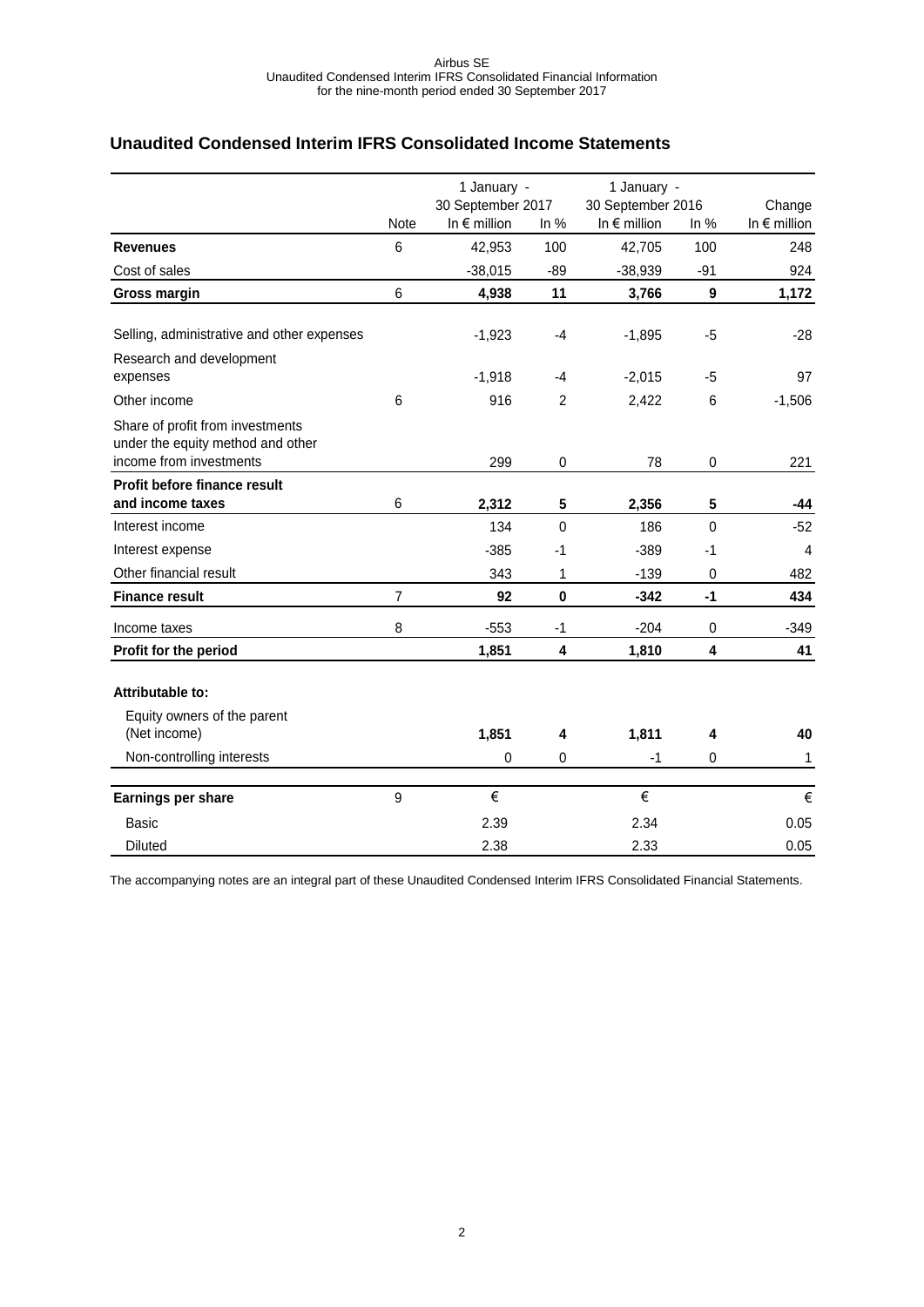### <span id="page-2-0"></span>**Unaudited Condensed Interim IFRS Consolidated Income Statements for the third quarter of 2017 and 2016**

|                                                                                                  |             | 1 July -                                   |                | 1 July -                                   |              |                                 |
|--------------------------------------------------------------------------------------------------|-------------|--------------------------------------------|----------------|--------------------------------------------|--------------|---------------------------------|
|                                                                                                  | <b>Note</b> | 30 September 2017<br>In $\epsilon$ million | In $%$         | 30 September 2016<br>In $\epsilon$ million | In $%$       | Change<br>In $\epsilon$ million |
| <b>Revenues</b>                                                                                  | 6           | 14,244                                     | 100            | 13,950                                     | 100          | 294                             |
| Cost of sales                                                                                    |             | $-12,674$                                  | $-89$          | $-12,296$                                  | $-88$        | $-378$                          |
| <b>Gross margin</b>                                                                              | 6           | 1,570                                      | 11             | 1,654                                      | 12           | $-84$                           |
|                                                                                                  |             |                                            |                |                                            |              |                                 |
| Selling, administrative and other expenses                                                       |             | $-601$                                     | $-4$           | $-603$                                     | $-4$         | $\overline{2}$                  |
| Research and development<br>expenses                                                             |             | $-630$                                     | -4             | $-706$                                     | $-5$         | 76                              |
| Other income                                                                                     | 6           | 129                                        | 1              | 68                                         | 0            | 61                              |
| Share of profit from investments<br>under the equity method and other<br>income from investments |             | 53                                         | $\mathbf 0$    | 92                                         | 1            | $-39$                           |
| Profit before finance result                                                                     |             |                                            |                |                                            |              |                                 |
| and income taxes                                                                                 | 6           | 521                                        | 4              | 505                                        | 4            | 16                              |
| Interest income                                                                                  |             | 53                                         | $\mathbf{0}$   | 49                                         | $\mathbf{0}$ | 4                               |
| Interest expense                                                                                 |             | $-134$                                     | $-1$           | $-155$                                     | $-1$         | 21                              |
| Other financial result                                                                           |             | 107                                        | 1              | $-88$                                      | $-1$         | 195                             |
| <b>Finance result</b>                                                                            | 7           | 26                                         | $\mathbf 0$    | $-194$                                     | $-2$         | 220                             |
| Income taxes                                                                                     | 8           | $-199$                                     | $-2$           | $-262$                                     | $-2$         | 63                              |
| Profit for the period                                                                            |             | 348                                        | $\mathbf{2}$   | 49                                         | $\bf{0}$     | 299                             |
| <b>Attributable to:</b>                                                                          |             |                                            |                |                                            |              |                                 |
| Equity owners of the parent<br>(Net income)                                                      |             | 348                                        | $\overline{2}$ | 50                                         | 0            | 298                             |
| Non-controlling interests                                                                        |             | 0                                          | $\mathbf 0$    | $-1$                                       | 0            | 1                               |
| Earnings per share                                                                               | 9           | €                                          |                | €                                          |              | €                               |
| <b>Basic</b>                                                                                     |             | 0.45                                       |                | 0.06                                       |              | 0.39                            |
| <b>Diluted</b>                                                                                   |             | 0.45                                       |                | 0.07                                       |              | 0.38                            |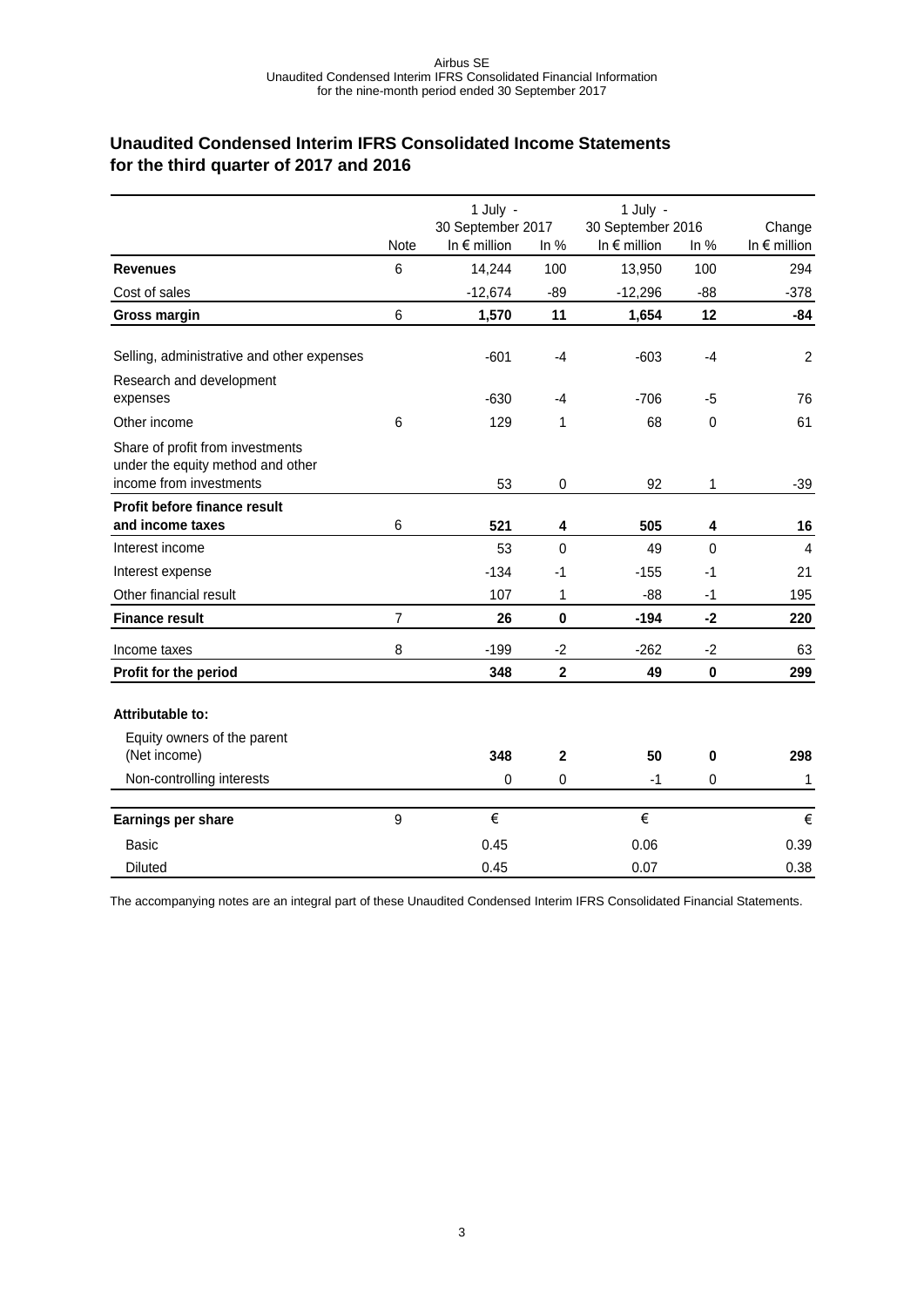# <span id="page-3-0"></span>**Unaudited Condensed Interim IFRS Consolidated Statements of Comprehensive Income**

|                                                                                                                       | 1 January -       | 1 January -       |
|-----------------------------------------------------------------------------------------------------------------------|-------------------|-------------------|
| (In $\epsilon$ million)                                                                                               | 30 September 2017 | 30 September 2016 |
| Profit for the period                                                                                                 | 1,851             | 1,810             |
|                                                                                                                       |                   |                   |
| Items that will not be reclassified to profit or loss:                                                                |                   |                   |
| Remeasurement of the defined benefit pension plans                                                                    | 314               | $-2,171$          |
| Share of remeasurement of the defined benefit pension plans<br>from investments accounted for under the equity method | 11                | $-62$             |
| Income tax relating to items that will not be reclassified                                                            | $-92$             | 605               |
|                                                                                                                       |                   |                   |
| Items that may be reclassified to profit or loss:                                                                     |                   |                   |
| Foreign currency translation differences for foreign operations                                                       | $-404$            | $-420$            |
| Change in fair value of cash flow hedges                                                                              | 9,342             | 2,974             |
| Change in fair value of available-for-sale financial assets                                                           | 350               | $-49$             |
| Share of changes in other comprehensive income<br>from investments accounted for under the equity method              | $-21$             | $-35$             |
| Income tax relating to items that may be reclassified                                                                 | $-2,546$          | $-908$            |
| Other comprehensive income, net of tax                                                                                | 6,954             | -66               |
| Total comprehensive income of the period                                                                              | 8,805             | 1,744             |
| Attributable to:                                                                                                      |                   |                   |
|                                                                                                                       |                   |                   |
| Equity owners of the parent                                                                                           | 8,773             | 1,721             |
| Non-controlling interests                                                                                             | 32                | 23                |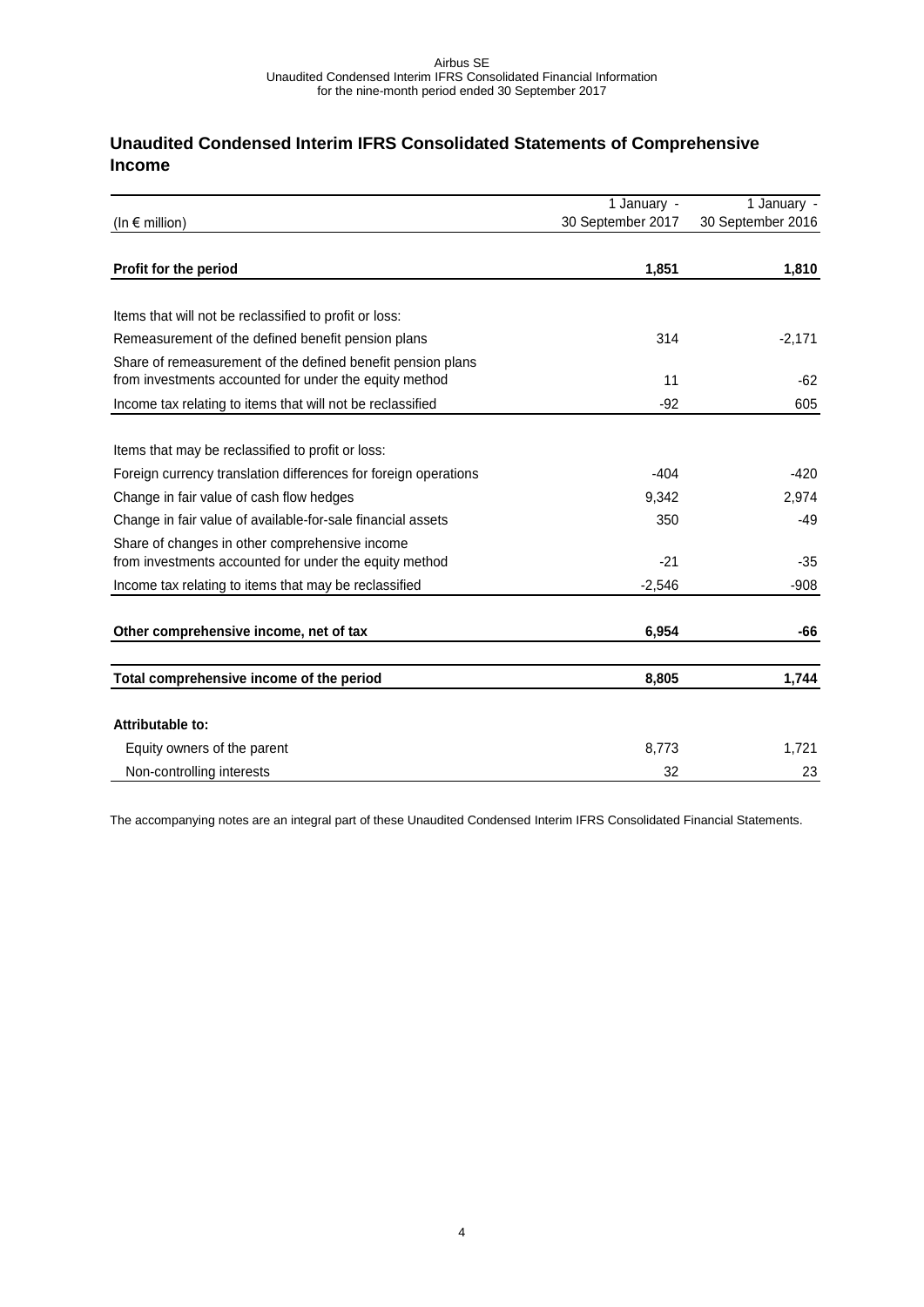# <span id="page-4-0"></span>**Unaudited Condensed Interim IFRS Consolidated Statements of Comprehensive Income for the third quarter of 2017 and 2016**

|                                                                                                                       | 1 July -          | $1$ July -        |
|-----------------------------------------------------------------------------------------------------------------------|-------------------|-------------------|
| $(ln \in$ million)                                                                                                    | 30 September 2017 | 30 September 2016 |
| Profit for the period                                                                                                 | 348               | 49                |
|                                                                                                                       |                   |                   |
| Items that will not be reclassified to profit or loss:                                                                |                   |                   |
| Remeasurement of the defined benefit pension plans                                                                    | $-48$             | $-460$            |
| Share of remeasurement of the defined benefit pension plans<br>from investments accounted for under the equity method | 6                 | $-56$             |
| Income tax relating to items that will not be reclassified                                                            | 21                | 109               |
|                                                                                                                       |                   |                   |
| Items that may be reclassified to profit or loss:                                                                     |                   |                   |
| Foreign currency translation differences for foreign operations                                                       | $-90$             | $-136$            |
| Change in fair value of cash flow hedges                                                                              | 2,596             | 934               |
| Change in fair value of available-for-sale financial assets                                                           | 221               | 92                |
| Share of changes in other comprehensive income<br>from investments accounted for under the equity method              | -8                | -8                |
| Income tax relating to items that may be reclassified                                                                 | $-592$            | $-282$            |
| Other comprehensive income, net of tax                                                                                | 2,106             | 193               |
|                                                                                                                       |                   |                   |
| Total comprehensive income of the period                                                                              | 2,454             | 242               |
|                                                                                                                       |                   |                   |
| Attributable to:                                                                                                      |                   |                   |
| Equity owners of the parent                                                                                           | 2,447             | 234               |
| Non-controlling interests                                                                                             | 7                 | 8                 |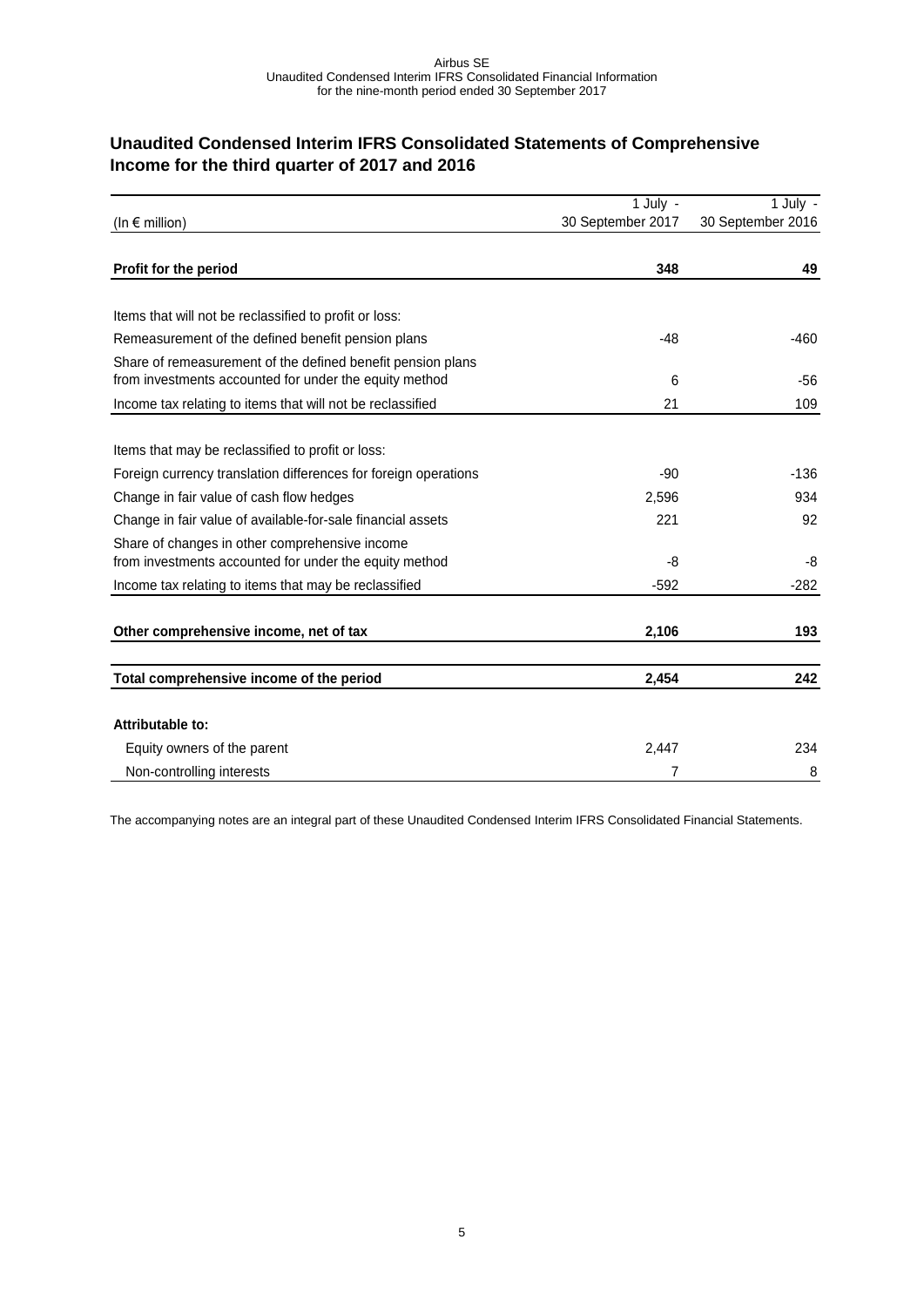### <span id="page-5-0"></span>**Unaudited Condensed Interim IFRS Consolidated Statements of Financial Position**

|                                                                     |      | 30 September 2017     |                         | 31 December 2016      |                         | Change                |                       |
|---------------------------------------------------------------------|------|-----------------------|-------------------------|-----------------------|-------------------------|-----------------------|-----------------------|
|                                                                     | Note | In $\epsilon$ million | In $%$                  | In $\epsilon$ million | In $%$                  | In $\epsilon$ million | In $%$                |
| Assets                                                              |      |                       |                         |                       |                         |                       |                       |
| <b>Non-current assets</b>                                           |      |                       |                         |                       |                         |                       |                       |
| Intangible assets                                                   | 10   | 11,658                | 10                      | 12,068                | 11                      | $-410$                | $-3$                  |
| Property, plant and equipment                                       | 10   | 16,549                | 15                      | 16,918                | 15                      | $-369$                | $-2$                  |
| Investments accounted for under the equity method                   | 11   | 1,549                 | 1                       | 1,608                 | 2                       | -59                   | $-4$                  |
| Other investments and other long-term                               |      |                       |                         |                       |                         |                       |                       |
| financial assets                                                    | 12   | 4,327                 | 4                       | 3,655                 | 3                       | 672                   | 18                    |
| Non-current other financial assets                                  | 14   | 2,551                 | 2                       | 976                   | 1                       | 1.575                 | 161                   |
| Non-current other assets                                            | 15   | 2,323                 | $\overline{c}$          | 2,358                 | 2                       | $-35$                 | $-1$                  |
| Deferred tax assets                                                 |      | 5,700                 | 5                       | 7,557                 | 7                       | $-1,857$              | -25                   |
| Non-current securities                                              | 18   | 10,071                | 9                       | 9,897                 | 9                       | 174                   | $\overline{c}$        |
|                                                                     |      | 54,728                | 48                      | 55,037                | 50                      | $-309$                | $-1$                  |
| <b>Current assets</b>                                               |      |                       |                         |                       |                         |                       |                       |
| Inventories                                                         | 13   | 35,443                | 31                      | 29,688                | 27                      | 5,755                 | 19                    |
| Trade receivables                                                   |      | 8,043                 | 7                       | 8,101                 | 7                       | $-58$                 | $-1$                  |
| Current portion of other long-term financial assets                 | 12   | 516                   | 0                       | 522                   | 1                       | -6                    | $-1$                  |
| Current other financial assets                                      | 14   | 1,712                 | 2                       | 1,257                 | 1                       | 455                   | 36                    |
| Current other assets                                                | 15   | 3,278                 | 3                       | 2,576                 | 2                       | 702                   | 27                    |
| Current tax assets                                                  |      | 883                   | 1                       | 1,110                 | 1                       | $-227$                | $-20$                 |
| <b>Current securities</b>                                           | 18   | 1,317                 | 1                       | 1,551                 | 1                       | $-234$                | $-15$                 |
| Cash and cash equivalents                                           | 18   | 6,592                 | 6                       | 10,143                | 9                       | $-3,551$              | $-35$                 |
|                                                                     |      | 57,784                | 51                      | 54,948                | 49                      | 2,836                 | 5                     |
| Assets and disposal groups of assets<br>classified as held for sale | 3    | 951                   | 1                       |                       | 1                       | $-197$                |                       |
| <b>Total assets</b>                                                 |      | 113,463               | 100                     | 1,148<br>111,133      | 100                     | 2,330                 | -17<br>$\overline{2}$ |
|                                                                     |      |                       |                         |                       |                         |                       |                       |
| Total equity <sup>(1)</sup>                                         |      |                       |                         |                       |                         |                       |                       |
| Equity attributable to equity owners of the parent                  |      |                       |                         |                       |                         |                       |                       |
| Capital stock                                                       |      | 775                   | 1                       | 773                   | 0                       | $\overline{2}$        | 0                     |
| Reserves                                                            |      | 8,883                 | $\overline{7}$          | 7,732                 | $\overline{7}$          | 1,151                 | 15                    |
| Accumulated other comprehensive income                              |      | 1,844                 | 2                       | $-4,845$              | -4                      | 6,689                 | $-138$                |
| <b>Treasury shares</b>                                              |      | -3                    | 0                       | -3                    | 0                       | 0                     | 0                     |
|                                                                     |      | 11,499                | 10                      | 3,657                 | 3                       | 7,842                 | 214                   |
| Non-controlling interests                                           |      | $\Omega$              | $\mathbf 0$             | -5                    | $\pmb{0}$               | 5                     | $-100$                |
|                                                                     | 16   | 11,499                | 10                      | 3,652                 | 3                       | 7,847                 | 215                   |
| <b>Liabilities</b>                                                  |      |                       |                         |                       |                         |                       |                       |
| <b>Non-current liabilities</b>                                      |      |                       |                         |                       |                         |                       |                       |
| Non-current provisions                                              | 17   | 10,391                | 9                       | 10,826                | 10                      | $-435$                | -4                    |
| Long-term financing liabilities                                     | 18   | 9.514                 | 9                       | 8,791                 | 8                       | 723                   | 8                     |
| Non-current other financial liabilities                             | 14   | 8,374                 | $\boldsymbol{7}$        | 13,313                | 12                      | $-4,939$              | -37                   |
| Non-current other liabilities                                       | 15   | 16,885                | 15                      | 16,567                | 15                      | 318                   | $\overline{c}$        |
| Deferred tax liabilities                                            |      | 2,143                 | $\overline{\mathbf{c}}$ | 1,292                 | 1                       | 851                   | 66                    |
|                                                                     |      | 47,307                | 42                      | 50,789                | 46                      | $-3,482$              | $-7$                  |
| <b>Current liabilities</b>                                          |      |                       |                         |                       |                         |                       |                       |
| <b>Current provisions</b>                                           | 17   | 5,228                 | 5                       | 6,143                 | 5                       | -915                  | $-15$                 |
| Short-term financing liabilities                                    | 18   | 1,748                 | 1                       | 1,687                 | $\overline{\mathbf{c}}$ | 61                    | 4                     |
| <b>Trade liabilities</b>                                            |      | 12,192                | 11                      | 12,532                | 11                      | $-340$                | $-3$                  |
| <b>Current tax liabilities</b>                                      |      | 1,278                 | 1                       | 1,126                 | 1                       | 152                   | 13                    |
| Current other financial liabilities                                 | 14   | 2,751                 | $\overline{c}$          | 5,761                 | 5                       | $-3,010$              | $-52$                 |
| <b>Current other liabilities</b>                                    | 15   | 30,987                | 28                      | 28,452                | 26                      | 2,535                 | 9                     |
|                                                                     |      | 54,184                | 48                      | 55,701                | 50                      | $-1,517$              | $-3$                  |
| Disposal groups of liabilities                                      |      |                       |                         |                       |                         |                       |                       |
| classified as held for sale                                         | 3    | 473                   | 0                       | 991                   | 1                       | -518                  | $-52$                 |
| <b>Total liabilities</b>                                            |      | 101,964               | 90                      | 107,481               | 97                      | $-5,517$              | -5                    |
| <b>Total equity and liabilities</b>                                 |      | 113,463               | 100                     | 111,133               | 100                     | 2,330                 | $\boldsymbol{2}$      |

(1) As of 30 September 2017, the accumulated other comprehensive income, previously classified within equity relating to assets and disposal groups classified as held for sale, amounts to €-72 million.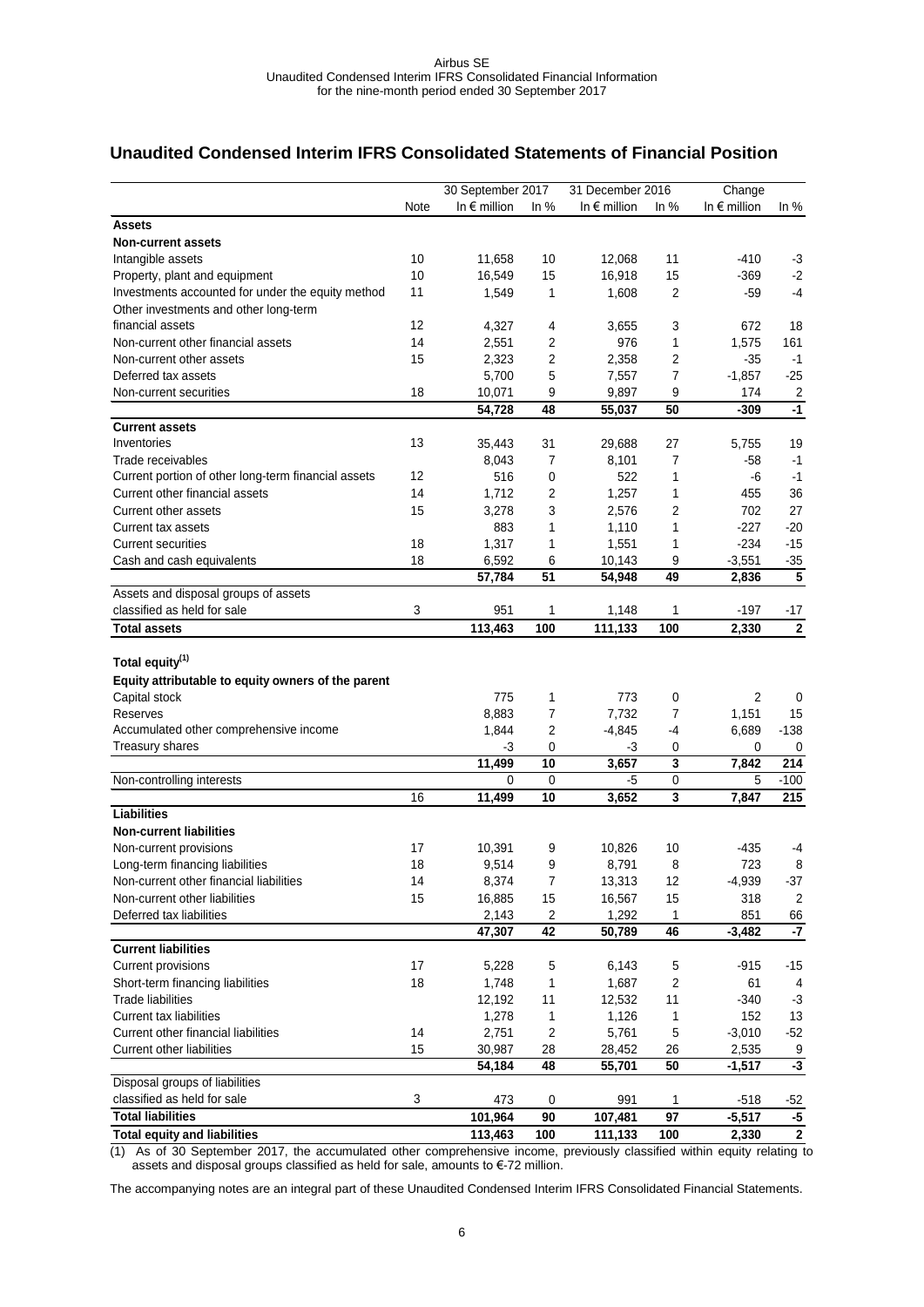# <span id="page-6-0"></span>**Unaudited Condensed Interim IFRS Consolidated Statements of Cash Flows**

| (In $\epsilon$ million)                                                                          | Note | 1 January -<br>30 September 2017 | 1 January -<br>30 September 2016 |
|--------------------------------------------------------------------------------------------------|------|----------------------------------|----------------------------------|
| Profit for the period attributable to equity owners of the parent (Net income)                   |      | 1,851                            | 1,811                            |
| Profit (loss) for the period attributable to non-controlling interests                           |      | 0                                | -1                               |
| Adjustments to reconcile profit for the period to cash provided by operating activities          |      |                                  |                                  |
| Depreciation and amortization                                                                    |      | 1,603                            | 1,580                            |
| Valuation adjustments                                                                            |      | $-400$                           | 263                              |
| Deferred tax expense (income)                                                                    |      | 15                               | $-560$                           |
| Change in income tax assets, income tax liabilities and provisions for income tax                |      | 383                              | 343                              |
| Results on disposals of non-current assets                                                       |      | $-770$                           | $-1,829$                         |
| Results of companies accounted for under the equity method                                       |      | $-198$                           | $-66$                            |
| Change in current and non-current provisions                                                     |      | $-473$                           | 206                              |
| Reimbursement from / contribution to plan assets                                                 |      | $-171$                           | $-203$                           |
| Change in other operating assets and liabilities                                                 |      | $-4,459$                         | $-3,576$                         |
| Cash (used for) operating activities                                                             | 18   | $-2,619$                         | $-2,032$                         |
| Investment activities                                                                            |      |                                  |                                  |
| - Purchases of intangible assets, PPE                                                            |      | $-1,655$                         | $-1,990$                         |
| - Proceeds from disposals of intangible assets, PPE                                              |      | 113                              | 36                               |
| - Acquisitions of subsidiaries and joint ventures (net of cash)                                  |      | 0                                | $-120$                           |
| - Proceeds from disposals of subsidiaries (net of cash)                                          |      | 740                              | 731                              |
| - Payments for investments in associates and other<br>investments and long-term financial assets |      | $-633$                           | $-502$                           |
| - Proceeds from disposals of associates and other<br>investments and long-term financial assets  |      | 479                              | 102                              |
| - Dividends paid by companies valued at equity                                                   |      | 20                               | 19                               |
| Disposal of assets, liabilities and disposal groups classified as held for sale                  |      | 0                                | 1,527                            |
| Change in securities                                                                             |      | $-39$                            | 589                              |
| Cash (used for) provided by investing activities                                                 | 18   | $-975$                           | 392                              |
| Financing activities                                                                             |      |                                  |                                  |
| Change in long-term and short-term financing liabilities                                         |      | 1,549                            | 2,422                            |
| Cash distribution to Airbus SE shareholders                                                      |      | $-1,043$                         | $-1,008$                         |
| Dividends paid to non-controlling interests                                                      |      | -4                               | $-2$                             |
| Changes in capital and non-controlling interests                                                 |      | 79                               | 54                               |
| Share buyback                                                                                    |      | 0                                | $-736$                           |
| Cash provided by financing activities                                                            | 18   | 581                              | 730                              |
| Effect of foreign exchange rate changes on cash and cash equivalents                             |      | $-305$                           | $-52$                            |
| Net (decrease) of cash and cash equivalents                                                      |      | $-3,318$                         | $-962$                           |
| Cash and cash equivalents at beginning of period (1)                                             |      | 10,160                           | 6,677                            |
| Cash and cash equivalents at end of period                                                       |      | 6,842                            | 5,715                            |
| Thereof presented as cash and cash equivalents                                                   |      | 6,592                            | 5,694                            |
| Thereof presented as part of disposal groups classified as held for sale                         |      | 250                              | 21                               |

(1) The cash and cash equivalents at the beginning of the period 2017 include €17 million, which is presented as part of assets of disposal groups classified as held for sale.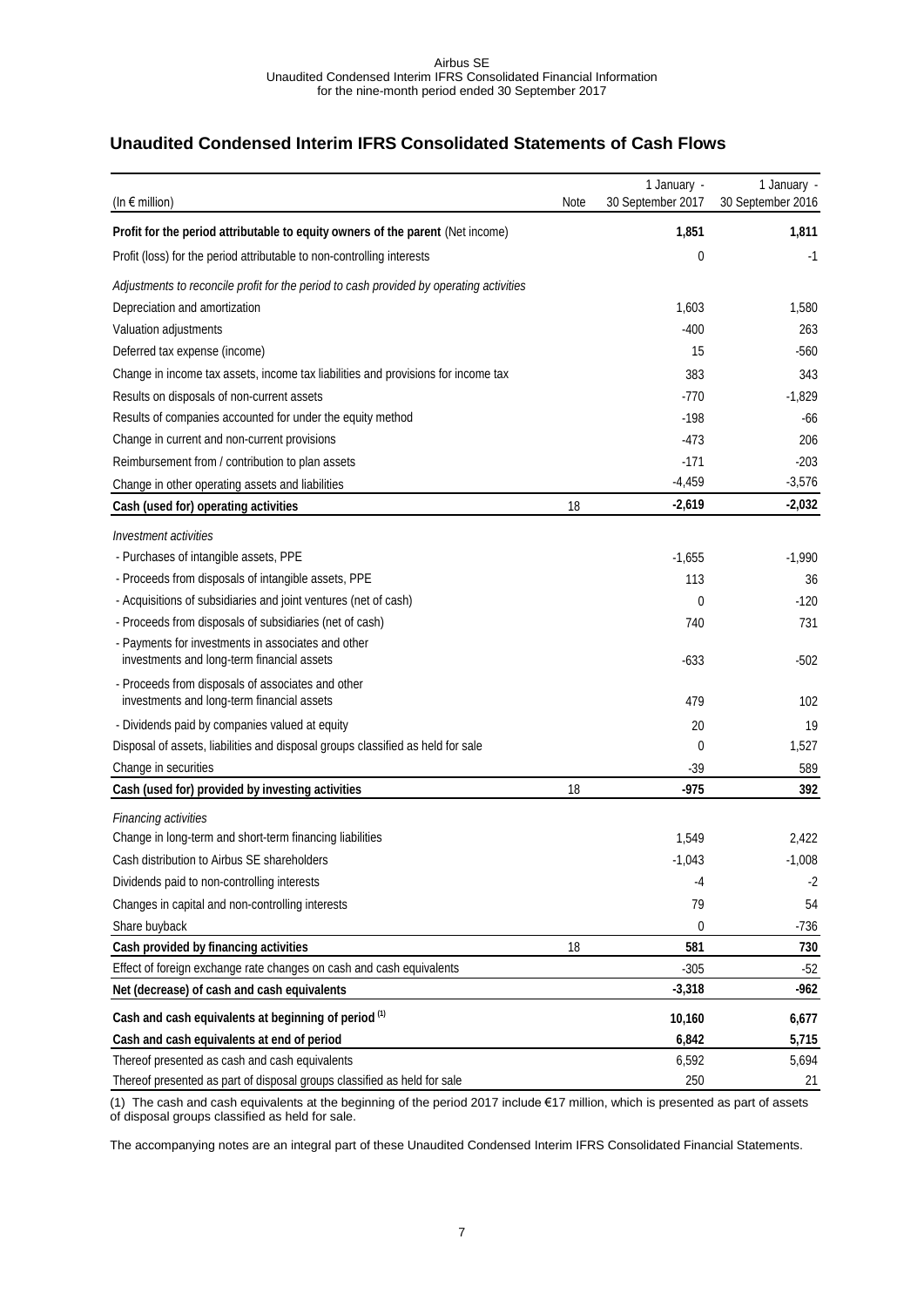# <span id="page-7-0"></span>**Unaudited Condensed Interim IFRS Consolidated Statements of Changes in Equity**

|                                                  | Equity                            |                              |          |
|--------------------------------------------------|-----------------------------------|------------------------------|----------|
|                                                  | attributable                      |                              |          |
|                                                  | to equity owners<br>of the parent | Non-controlling<br>interests | Total    |
| (In $\epsilon$ million)                          |                                   |                              |          |
| <b>Balance at 1 January 2016</b>                 | 5,966                             | $\overline{7}$               | 5,973    |
| Profit for the period                            | 1,811                             | $-1$                         | 1,810    |
| Other comprehensive income                       | $-90$                             | 24                           | -66      |
| Total comprehensive income                       | 1,721                             | 23                           | 1,744    |
| Cash distribution to shareholders / dividends    | $-1,008$                          | $-2$                         | $-1,010$ |
| to non-controlling interests                     |                                   |                              |          |
| Capital increase                                 | 54                                | $\Omega$                     | 54       |
| Equity transactions                              | 39                                | $-20$                        | 19       |
| Change in treasury shares                        | $-513$                            | 0                            | $-513$   |
| Share-based payment (IFRS 2)                     | 29                                | $\Omega$                     | 29       |
| <b>Balance at 30 September 2016</b>              | 6,288                             | 8                            | 6,296    |
| <b>Balance at 1 January 2017</b>                 | 3,657                             | -5                           | 3,652    |
| Profit for the period                            | 1,851                             | $\mathbf 0$                  | 1,851    |
| Other comprehensive income                       | 6,922                             | 32                           | 6,954    |
| Total comprehensive income                       | 8,773                             | 32                           | 8,805    |
| Cash distribution to shareholders / dividends to | $-1,043$                          | -4                           | $-1,047$ |
| non-controlling interests                        |                                   |                              |          |
| Capital increase                                 | 79                                | $\Omega$                     | 79       |
| Equity transactions (IAS 27)                     | $\mathbf{0}$                      | $-23$                        | $-23$    |
| Share-based payment (IFRS 2)                     | 33                                | $\mathbf 0$                  | 33       |
| <b>Balance at 30 September 2017</b>              | 11,499                            | $\bf{0}$                     | 11,499   |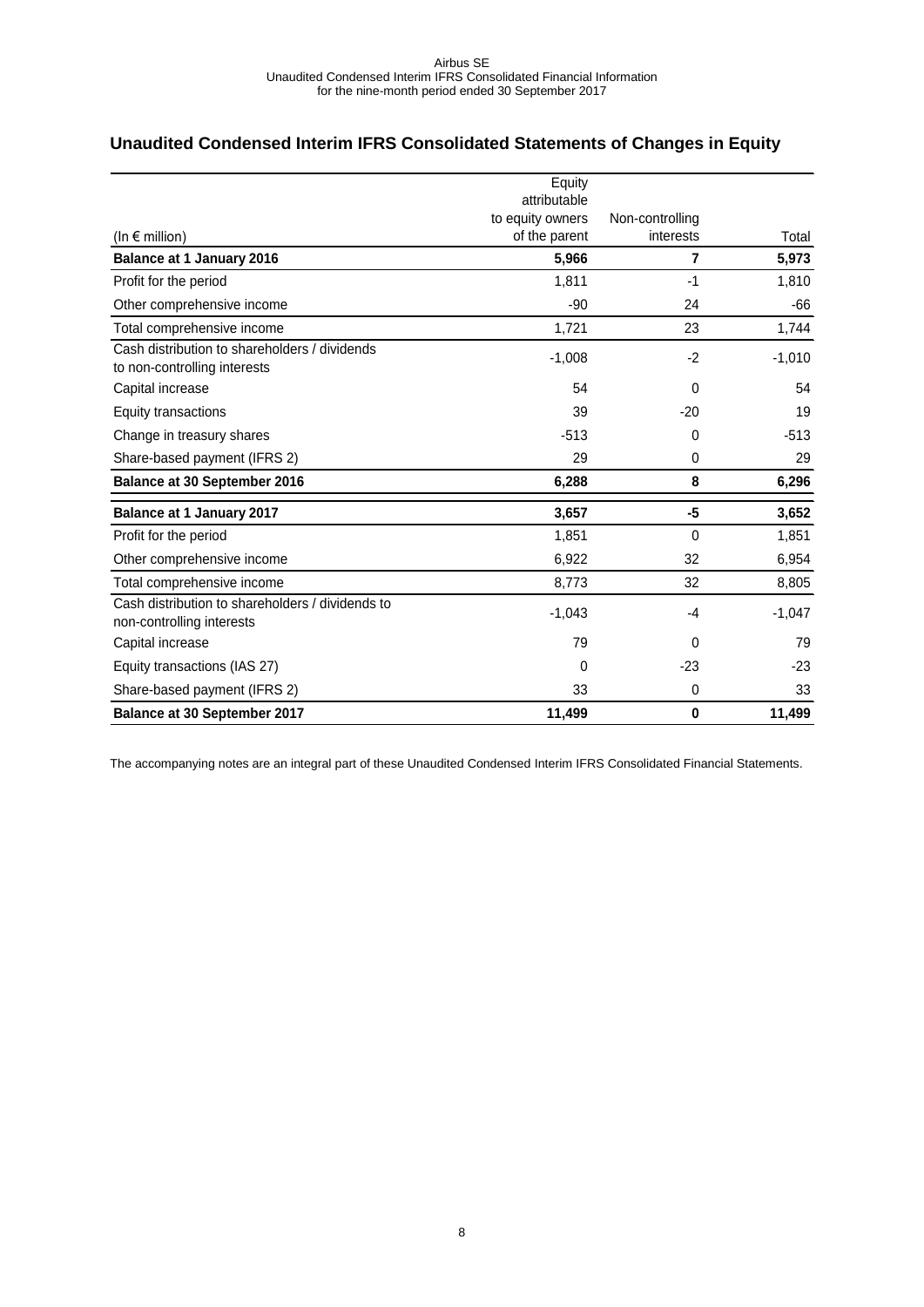# <span id="page-8-0"></span>**Notes to the Unaudited Condensed Interim IFRS Consolidated Financial Statements as at 30 September 2017**

### <span id="page-8-1"></span>**1. The Company**

The accompanying Unaudited Condensed IFRS Consolidated Financial Statements present the financial position and the results of operations of **Airbus SE** (the "Company") and its subsidiaries, a European public limited-liability company (*Societas Europaea*) with its seat (*statutaire zetel*) in Amsterdam, The Netherlands, its registered address at Mendelweg 30, 2333 CS Leiden, The Netherlands, and registered with the Dutch Commercial Register (*Handelsregister*) under number 24288945, and are prepared and reported in euro ("€"). On 1 January 2017, the Company has been further integrated by merging its Group structure with the commercial aircraft activities of Airbus, with associated restructuring measures. On 12 April 2017, the Company changed its name from Airbus Group SE to Airbus SE, following approval at the Annual General Meeting. Therefore, the Company together with its subsidiaries is referred to as "Airbus" and no longer the "Group", and the segment formerly known as Airbus is referred to as "Airbus Commercial Aircraft". In this new set-up, Airbus retains Airbus Helicopters and Airbus Defence and Space as Divisions. During 2017, Airbus will continue to report under the existing reportable segments. Airbus' core business is the manufacturing of commercial aircraft, civil and military helicopters, commercial space launch vehicles, missiles, military aircraft, satellites, defence systems and defence electronics and rendering of services related to these activities. The Unaudited Condensed IFRS Consolidated Financial Statements for the nine-month period ended 30 September 2017 were authorised for issue by the Company Board of Directors on 30 October 2017.

### <span id="page-8-2"></span>**2. Accounting policies**

The Unaudited Condensed Interim Consolidated Financial Statements have been prepared in accordance with International Financial Reporting Standards ("IFRS") issued by the International Accounting Standards Board ("IASB") as endorsed by the European Union ("EU") as at 30 September 2017.

These Unaudited Condensed Interim Consolidated Financial Statements are prepared in compliance with IAS 34 and should be read in conjunction with Airbus' Consolidated Financial Statements as of 31 December 2016. Airbus' accounting policies and methods are unchanged compared to 31 December 2016.

### **Use of estimates and judgment**

In preparing Airbus' Unaudited Condensed Interim Consolidated Financial Statements, Airbus' management makes assumptions and estimates. The underlying assumptions used for the main estimates are similar to those described in Airbus' Consolidated Financial Statements as of 31 December 2016. These estimates are revised if the underlying circumstances have evolved or in light of new information.

The only exception is the estimate of income tax liabilities which is determined in the interim financial statements using the estimated average annual effective income tax rate applied to the pre-tax income of the interim period.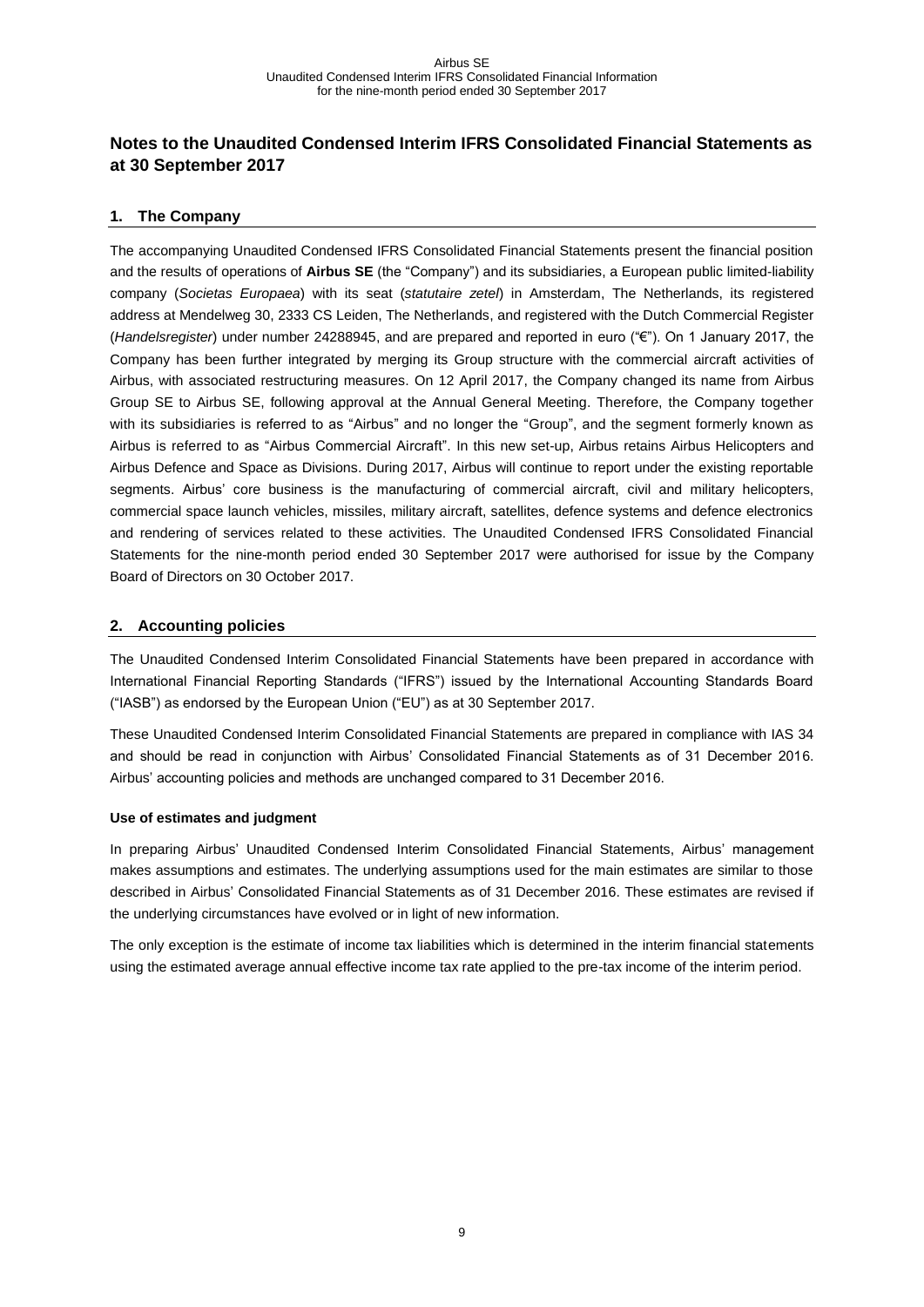### **IFRS 15 "Revenue from contracts with customers"**

As indicated in the Consolidated Financial Statements as at 31 December 2016, IFRS 15 will replace the current revenue recognition standards.

Airbus will adopt the new standard on 1 January 2018, using the full retrospective transition method. Accordingly, the comparative 2017 results included in the 2018 financial statements will be restated, and equity will be adjusted as of 1 January 2017. Airbus will elect practical expedients for completed contracts and contract modifications.

### *Impacts on current revenue from construction contracts*

Airbus has compared its current accounting policies and practices to the requirements of the new standard. As a result of this analysis, Airbus expects that the adoption of IFRS 15 will have a significant impact on the timing of revenue recognition on certain long-term construction contracts that are currently accounted for under IAS 11. The most significant changes will result from the following:

- Several performance obligations will be identified instead of recognising one single contract margin under IAS11 (e.g. A400M, Tiger Programme). In some cases, the over time revenue recognition criteria are not fulfilled under IFRS 15. In particular, on A350 launch contracts, on A400M series production and certain NH90 contracts, revenue and production costs relative to the manufacture of aircraft will hence be recognised at the delivery of the aircraft to the customer.
- Measurement of the revenue will take into consideration variable consideration constraints in order to achieve high likelihood that a significant reversal of the recognised revenue will not occur in the future.
- The measure of the progress towards complete satisfaction of a performance obligation satisfied over time will be based on inputs (i.e. cost incurred) rather than on outputs (i.e. milestones achieved). On Airbus current long-term construction contracts progress is usually measured based on milestones achieved. Under IFRS 15, Airbus will measure progress of work performed using a cost-to-cost approach, whenever control of the work performed transfers to the customer over time.

### *Impacts on current revenue from the sale of commercial aircraft*

With respect to the commercial aircraft business, other than sales made under the A350 launch contracts described above, IFRS 15 will not change the timing of recognising revenue, which will continue to be recognised when the customer takes delivery of the aircraft.

The detailed analysis of the impacts on the financial statements and backlog are ongoing. Airbus is completing the restatement of the opening financial position. Airbus will provide a comprehensive and bottom-up quantitative assessment relative to IFRS 15 implementation impacts in its year-end 2017 financial statements.

Airbus will continue to work in 2017 on the quantification of transition effects and on the design and implementation of internal procedures to apply the new requirements.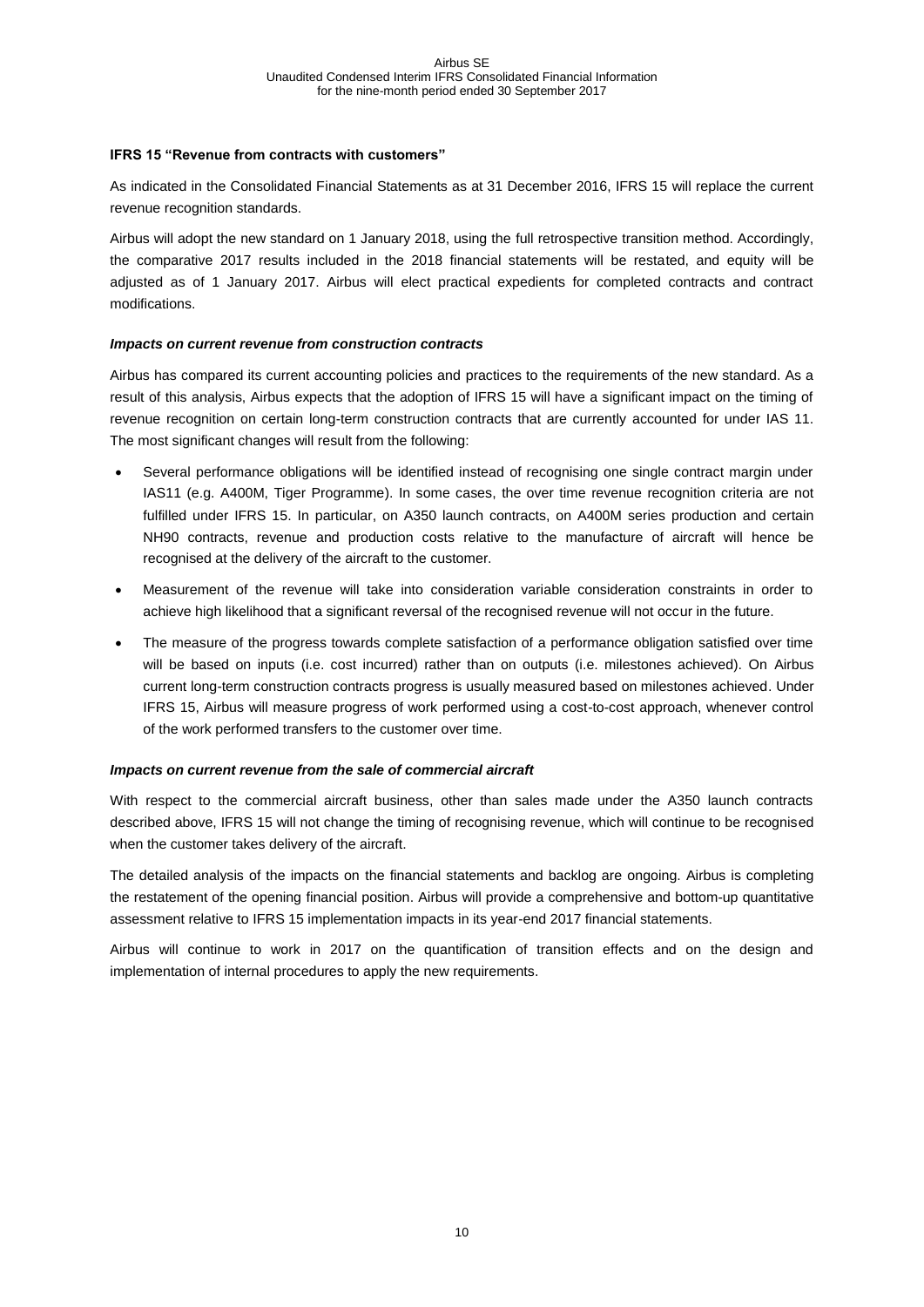### <span id="page-10-0"></span>**3. Acquisitions and disposals**

On 28 February 2017, Airbus sold its **defence electronics business**, a leading global provider of mission-critical sensors, integrated systems and services for premium defence and security applications mainly based in Ulm (Germany), to affiliates of KKR & Co. L.P. (the acquirer), a leading global investment firm. The German defence electronics business was sold for €823 million, Airbus Defence and Space recognised a net gain on sale of €604 million. The closing for the French defence electronics business will occur after full separation of the business sold from Airbus other business activities and is expected to take place in 2018. The divestment is part of the strategic review of the Airbus Defence and Space business portfolio. The assets and liabilities of this company were classified as a disposal group held for sale as of 31 December 2016.

With respect to extending security clearance for the Airbus Defence and Space business, Airbus made a 25.1% reinvestment into Hensoldt Holding Germany GmbH, a subsidiary of the acquirer which now holds the transferred business. The reinvestment took the form of an equity investment of €6 million and a shareholder loan of €109 million. In addition, the reinvestment agreement provides for a combined put/call option mechanism which is subject to full separation being achieved and will then allow the acquirer to take over Airbus' equity investment and shareholder loan at a pre-determined price at any time, and Airbus to sell them to the acquirer at that price after three years.

The purchase price allocation of the **Navtech Inc. Group ("Navtech")** ended on 9 March 2017. No adjustment was made on the goodwill which amounts to €104 million.

**Airbus Safran Launchers ("ASL")** transaction finalised over the first half-year 2017 with a final agreement on Airbus contribution balance sheet leading to €52 million additional capital gain on the period. The purchase price allocation was completed as of 30 June 2017.

### **Assets and disposal groups classified as held for sale**

As of 30 September 2017, Airbus accounted for **assets and disposal groups of assets classified as held for sale** in the amount of €951 million (prior year-end: €1,148 million). **Disposal groups of liabilities classified as held for sale** as of 30 September 2017 amount to €473 million (prior year-end: €991 million). These amounts comprise mainly the disposal group of assets and liabilities of **Vector Aerospace Holding SAS ("Vector")**.

On 5 July 2017, StandardAero Aviation Holdings, Inc. ("StandardAero") and Airbus entered into exclusive negotiations with respect to an acquisition by StandardAero of Vector from Airbus. Vector is a global aerospace maintenance, repair and overhaul company, providing quality support for turbine engines, components, and fixed and rotary-wing aircraft. It generated revenues of €638 million in 2016 and employs approximately 2,200 people in 22 locations. On 17 October 2017, the parties have signed a sale purchase agreement which will be closed during the last quarter 2017.

### <span id="page-10-1"></span>**4. Related party transactions**

Airbus has entered into various transactions with related entities that have all been carried out in the normal course of business.

Airbus participates in the UK in several funded trustee-administered pension plans, some of which have BAE Systems as principal employer.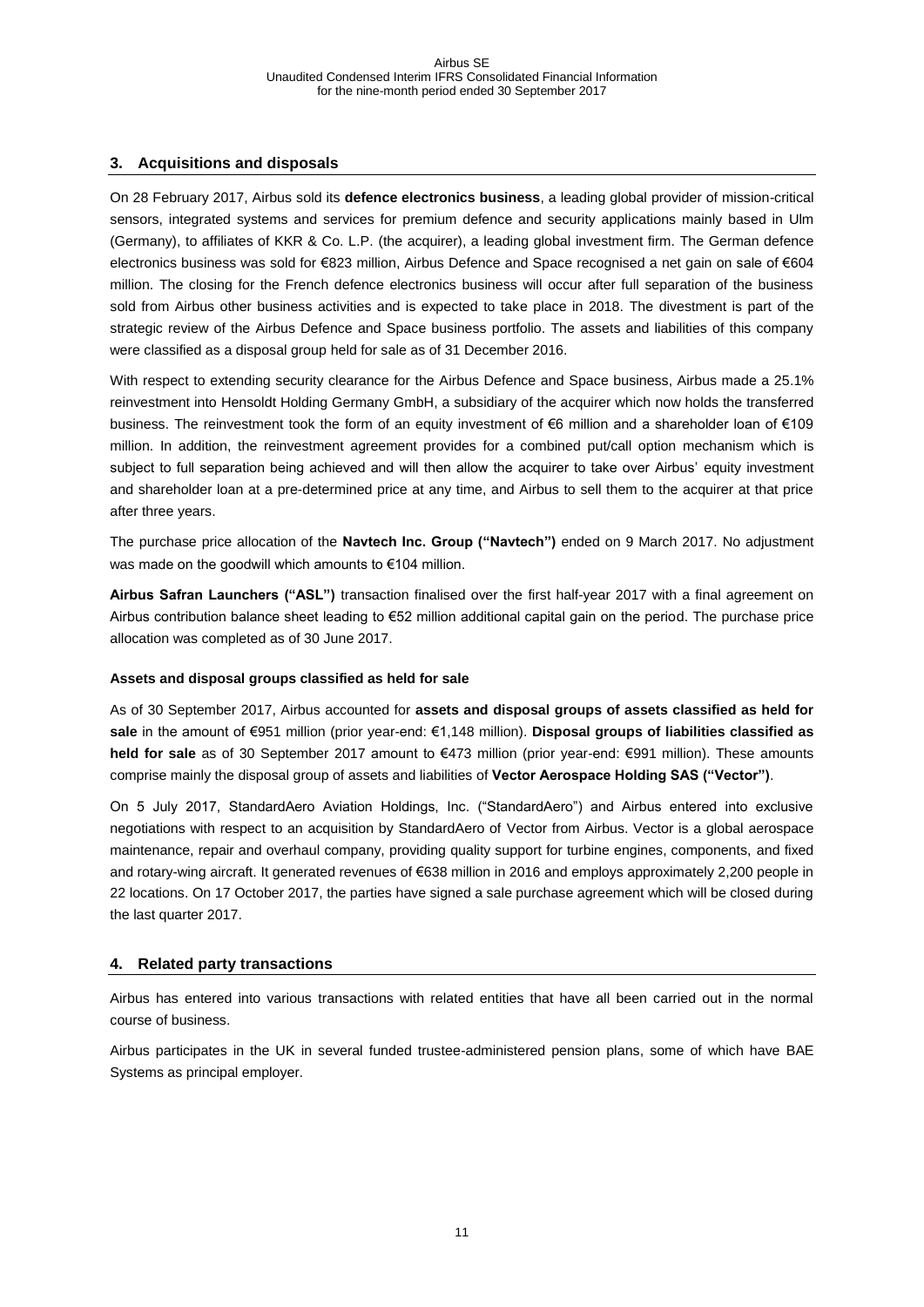### <span id="page-11-0"></span>**5. Segment information**

Airbus operates in three reportable segments which reflect the internal organizational and management structure according to the nature of the products and services provided.

- *Airbus Commercial Aircraft (formerly Airbus) —* Development, manufacturing, marketing and sale of commercial jet aircraft of more than 100 seats; aircraft conversion and related services; development, manufacturing, marketing and sale of regional turboprop aircraft and aircraft components.
- *Airbus Helicopters —* Development, manufacturing, marketing and sale of civil and military helicopters; provision of helicopter related services.
- *Airbus Defence and Space —* Military combat aircraft and training aircraft; provision of defence electronics and of global security market solutions such as integrated systems for global border security and secure communication solutions and logistics; training, testing, engineering and other related services; development, manufacturing, marketing and sale of missile systems; development, manufacturing, marketing and sale of satellites, orbital infrastructures and launchers; provision of space related services; development, manufacturing, marketing and sale of military transport aircraft and special mission aircraft and related services.

The following table presents information with respect to the Airbus' business segments. As a rule, inter-segment transfers are carried out on an arm's length basis. Inter-segment sales predominantly take place between Airbus Commercial Aircraft and Airbus Defence and Space and between Airbus Helicopters and Airbus Commercial Aircraft. The holding function of Airbus' Headquarters, the Airbus Bank and other activities not allocable to the reportable segments, combined together with consolidation effects, are disclosed in the column "Other/HQ/Conso.".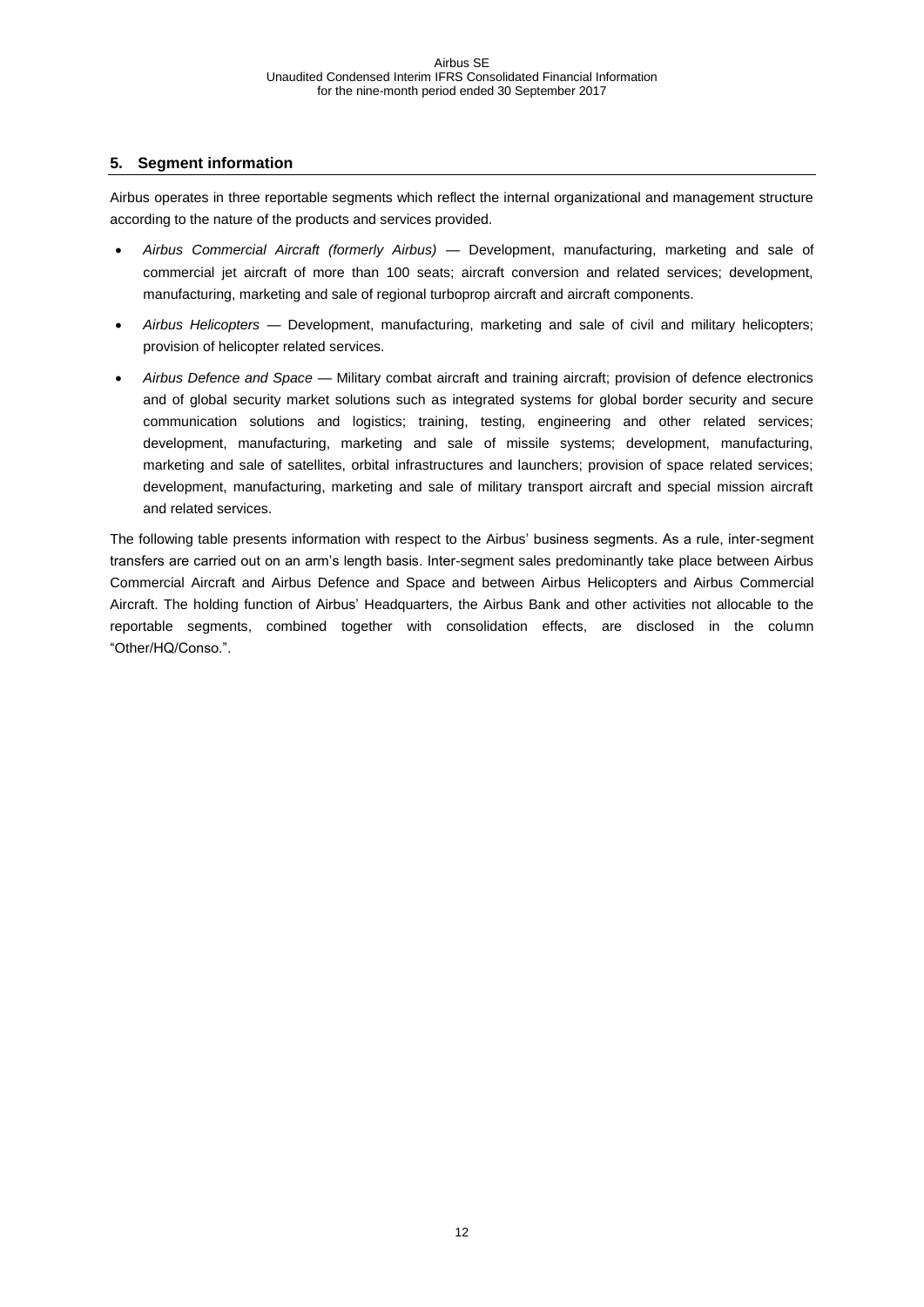|                                                         | Airbus<br>Commercial | Airbus             | Airbus<br>Defence | Total:   | Other/          |              |
|---------------------------------------------------------|----------------------|--------------------|-------------------|----------|-----------------|--------------|
| (In $\epsilon$ million)                                 | Aircraft             | <b>Helicopters</b> | and Space         | segments | HQ/Conso.       | Consolidated |
| Total revenues                                          | 32,643               | 4,388              | 6.733             | 43,764   | 35 I            | 43,799       |
| Internal revenues                                       | $-419$               | $-367$             | -58               | $-844$   | $-2$            | $-846$       |
| <b>Revenues</b>                                         | 32,224               | 4,021              | 6,675             | 42,920   | 33 <sub>1</sub> | 42,953       |
| Research and<br>development expenses                    | $-1,368$             | $-205$             | $-220$            | $-1,793$ | $-125$          | $-1,918$     |
| <b>Profit before finance</b><br>result and income taxes | 1,518                | 165                | 900               | 2,583    | $-271$          | 2,312        |
| Finance result                                          |                      |                    |                   |          |                 | 92           |
| Income taxes                                            |                      |                    |                   |          |                 | $-553$       |
| <b>Profit for the period</b>                            |                      |                    |                   |          |                 | 1,851        |

Business segment information for the nine-month period ended 30 September 2017:

Business segment information for the nine-month period ended 30 September 2016:

|                                      | Airbus<br>Commercial | Airbus      | Airbus<br>Defence | Total <sup>®</sup> | Other/          |              |
|--------------------------------------|----------------------|-------------|-------------------|--------------------|-----------------|--------------|
| $(\ln \epsilon \text{ million})$     | Aircraft             | Helicopters | and Space         | segments           | HQ/Conso.       | Consolidated |
| <b>Total revenues</b>                | 31,511               | 4,282       | 7,714             | 43,507             | <b>36</b>       | 43,543       |
| Internal revenues                    | $-393$               | $-358$      | $-85$             | $-836$             | $-2$            | $-838$       |
| <b>Revenues</b>                      | 31,118               | 3,924       | 7,629             | 42,671             | 34 <sub>1</sub> | 42,705       |
| Research and<br>development expenses | $-1.479$             | $-226$      | $-237$            | $-1,942$           | $-73$           | $-2,015$     |
| <b>Profit before finance</b>         |                      |             |                   |                    |                 |              |
| <b>Iresult and income taxes</b>      | 773                  | 200         | 579               | 1,552              | 804             | 2,356        |
| <b>Finance result</b>                |                      |             |                   |                    |                 | $-342$       |
| Income taxes                         |                      |             |                   |                    |                 | $-204$       |
| <b>Profit for the period</b>         |                      |             |                   |                    |                 | 1,810        |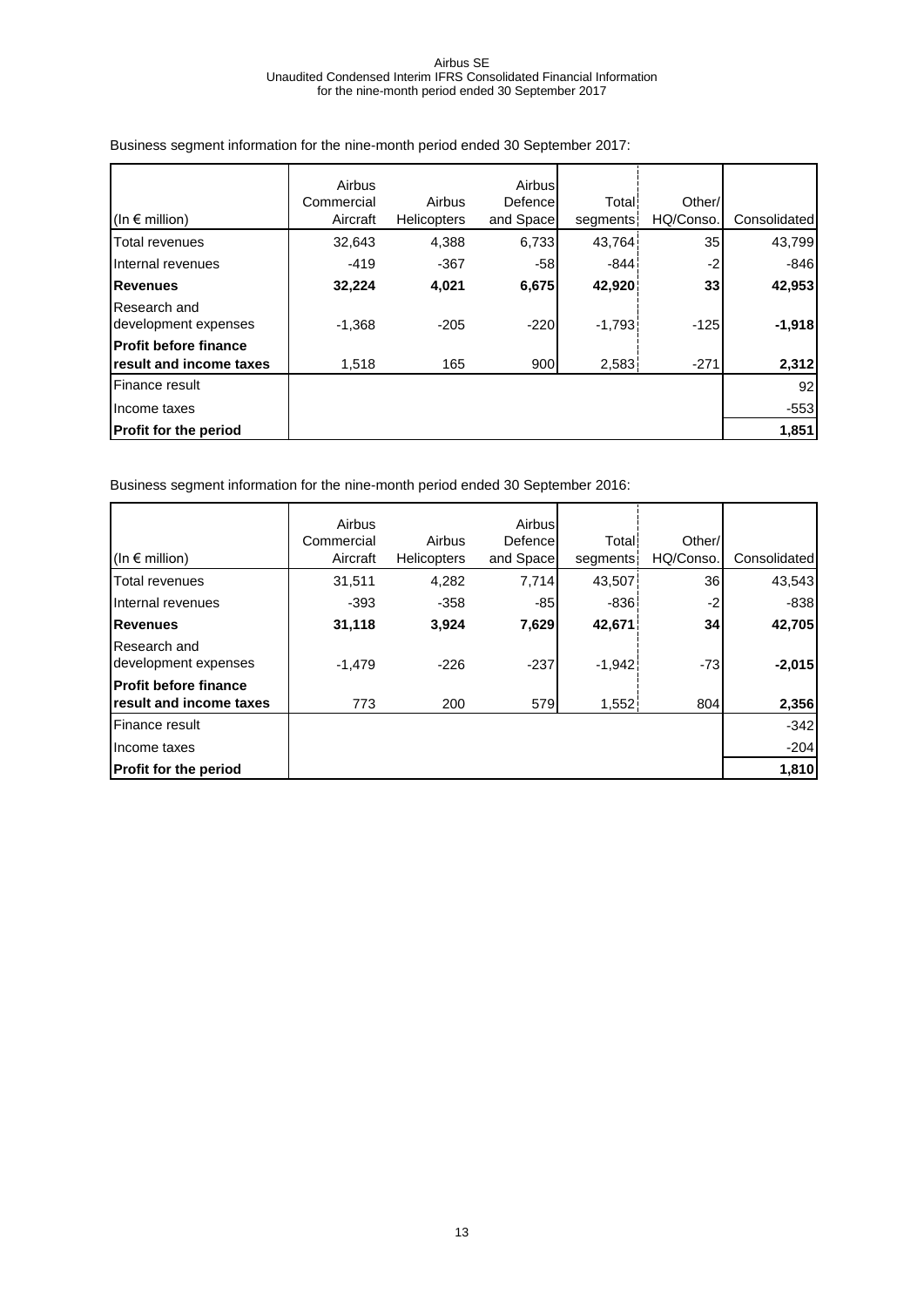### <span id="page-13-0"></span>**6. Revenues, gross margin and profit before finance result and income taxes**

**Revenues** of €42,953 million (first nine months 2016: €42,705 million) are broadly stable compared to previous year. The increase at Airbus Commercial Aircraft (€+1,132 million), mostly driven by a favourable foreign exchange impact, was partially offset by a decrease in Airbus Defence and Space (€-981 million), primarily due to perimeter changes.

The **gross margin** increased by €+1,172 million to €4,938 million compared to €3,766 million in the first nine months 2016, mainly at Airbus Defence and Space and Airbus Commercial Aircraft, principally due to a lower net charge related to the A400M (€150 million, compared to first nine months 2016 €1,026 million) and the A350 XWB programmes (€0 million, compared to first nine months 2016 €385 million), respectively. The gross margin rate increased from 8.8% to 11.5%.

In the first nine months 2017, Airbus Commercial Aircraft has delivered 50 A350 XWB aircraft. Order cancellations to the end of September 2017 have been reflected in the financial statements.

The industrial ramp-up is progressing and associated risks continue to be closely monitored in line with the schedule, aircraft performance and overall cost envelope, as per customer's commitment. Despite the progress made, challenges remain with recurring cost convergence as the ramp-up accelerates.

12 A400M aircraft were delivered during the first nine months 2017. In total, 50 aircraft have been delivered to the customer as of 30 September 2017.

Industrial efficiency and military capabilities remain a challenge for the A400M programme. In the first nine months 2017, Airbus continued with development activities toward achieving the revised capability roadmap, however achievement of contractual technical capabilities remains highly challenging.

As a result of the 2016 detailed contract reviews, Airbus Defence and Space had recorded a charge of €2,210 million (thereof €1,026 million in the first half-year 2016). In the third quarter 2017, a short term production adaptation has been initiated. All other operational and commercial assumptions that underpinned the 2016 detail contract reviews remain current best management assessment as at 30 September 2017. The update of the provision during the first nine months 2017 reflects price escalation and cash impacts of current year deliveries as well as the consequences of the production adaptation, leading to a charge of €150 million.

Given the order of magnitude on the cumulative programme loss, the Board of Directors mandated the management in February 2017 to re-engage with customers to cap the remaining exposure. Related discussions with the customer are in progress. Challenges remain on development of contractual technical capabilities and the associated costs, on securing sufficient export orders in time, on cost reductions and commercial exposure, which could all impact significantly the programme.

The A400M contractual SOC 1, SOC 1.5 and SOC 2 milestones remain to be achieved. SOC 1 fell due end October 2013, SOC 1.5 fell due end December 2014, and SOC 2 end of December 2015. The associated termination rights became exercisable by OCCAR on 1 November 2014, 1 January 2016, and 1 January 2017, respectively. Management judges that it is highly unlikely that any of these termination rights will be exercised.

**The profit before finance result and income taxes** decreased by €-44 million to €2,312 million compared to €2,356 million in the first nine months 2016, mainly driven by a decrease in other income, partly offset by the increase in gross margin and share of profit from investments under the equity method and other income from investments.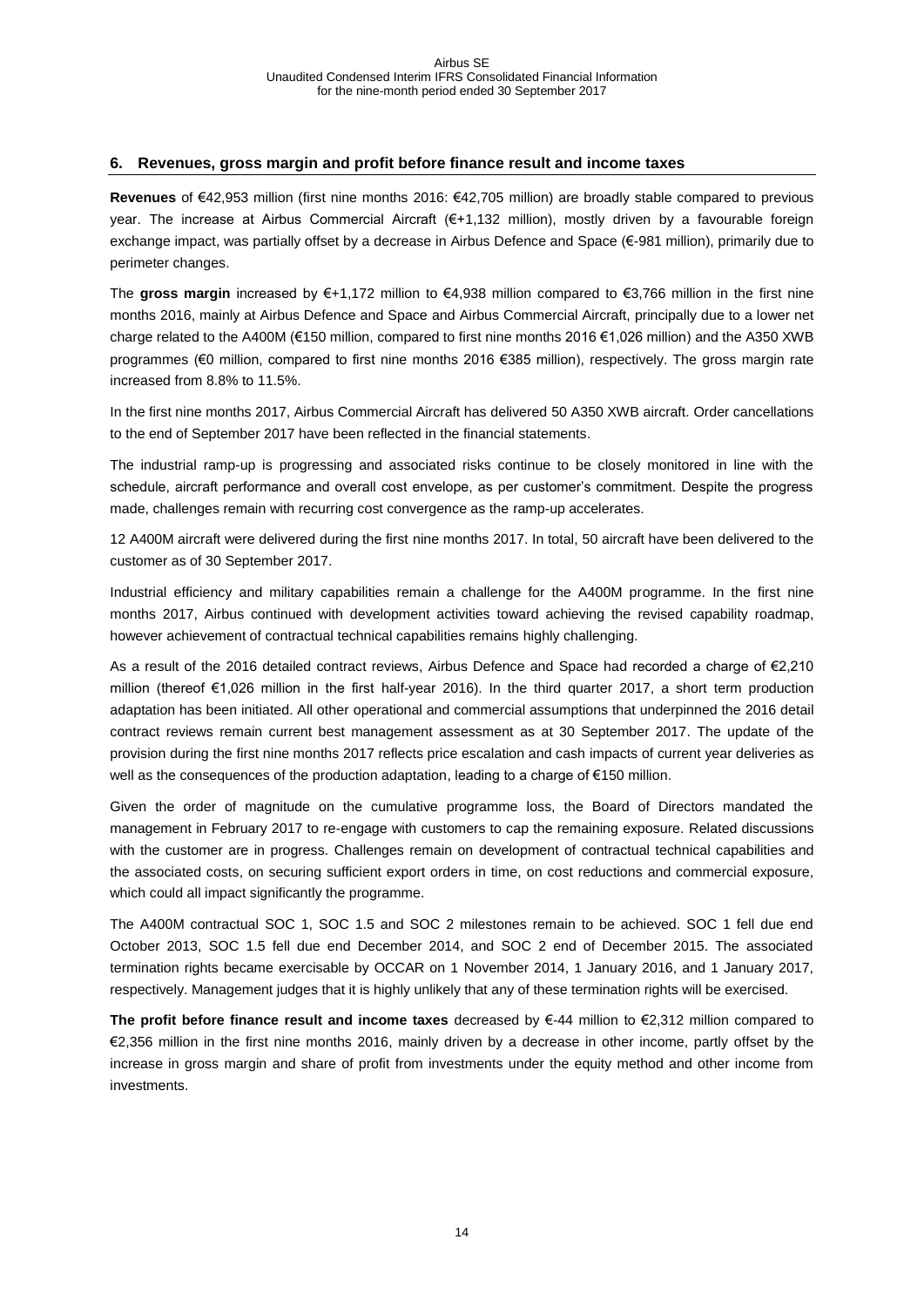**Other income** decreased by €-1,506 million to €916 million compared to €2,422 million in the first nine months 2016, which included the capital gain of €1,139 million following the creation of ASL and the disposal of Dassault Aviation shares. In the first nine months 2017, it includes the capital gain from the sale of the defence electronics business and the completion of the allocation of the purchase price of ASL (see Note 3 "Acquisitions and disposals").

### <span id="page-14-0"></span>**7. Finance result**

**Finance result** improved by €+434 million to €92 million compared to €-342 million in the first nine months 2016. This is mainly related to a positive impact from both foreign exchange valuation of monetary items of €+266 million and the revaluation of financial instruments of €+197 million.

### <span id="page-14-1"></span>**8. Income tax**

The **income tax** expense of €-553 million (first nine months 2016: €-204 million) corresponds to an effective tax rate of 23.0% (first nine months 2016: 10.1%). These effective tax rates were impacted by transactions taxed at reduced rates, relating to the disposal of the defence electronics business in the first nine months 2017, and the sale of shares of Dassault Aviation and the creation of ASL, in the first nine months 2016. Without these impacts, the effective tax rate would be approximately 28%.

### <span id="page-14-2"></span>**9. Earnings per share**

| <b>Basic earnings per share</b>                                                   | 1 January -<br>30 September 2017 | 1 January -<br>30 September 2016 |
|-----------------------------------------------------------------------------------|----------------------------------|----------------------------------|
| Profit for the period attributable to equity owners of the parent<br>(Net income) | €1,851 million                   | €1,811 million                   |
| Weighted average number of ordinary shares outstanding                            | 773,574,878                      | 774,211,224                      |
| Basic earnings per share                                                          | €2.39                            | €2.34                            |

**Diluted earnings per share –** Airbus' categories of dilutive potential ordinary shares are share-settled Performance Units relating to Long-Term Incentive Plans and the convertible bond issued on 1 July 2015. In 2016, it also included the last Stock Option Plan ("SOP") which expired in December 2016. During the first nine months 2017, the average price of the Company's shares exceeded the exercise price of the share-settled Performance Units and therefore 492,217 shares (first nine months 2016: 282,203 shares) were considered in the calculation of diluted earnings per share. The dilutive effect of the convertible bond was also considered in the calculation of diluted earnings per share in the first nine months 2017, by adding back €5 million of interest expense to the profit for the period attributable to equity owners of the parent (first nine months 2016: €5 million) and by including 5,022,990 of dilutive potential ordinary shares.

|                                                                                   | 1 January -       | 1 January -       |
|-----------------------------------------------------------------------------------|-------------------|-------------------|
| Diluted earnings per share                                                        | 30 September 2017 | 30 September 2016 |
| Profit for the period attributable to equity owners of the parent<br>(Net income) | €1,856 million    | €1,816 million    |
| Weighted average number of ordinary shares outstanding                            |                   |                   |
| $(diluted)^{(1)}$                                                                 | 779,090,085       | 779.516.417       |
| Diluted earnings per share                                                        | €2.38             | €2.33             |

(1) Dilution assumes conversion of all potential ordinary shares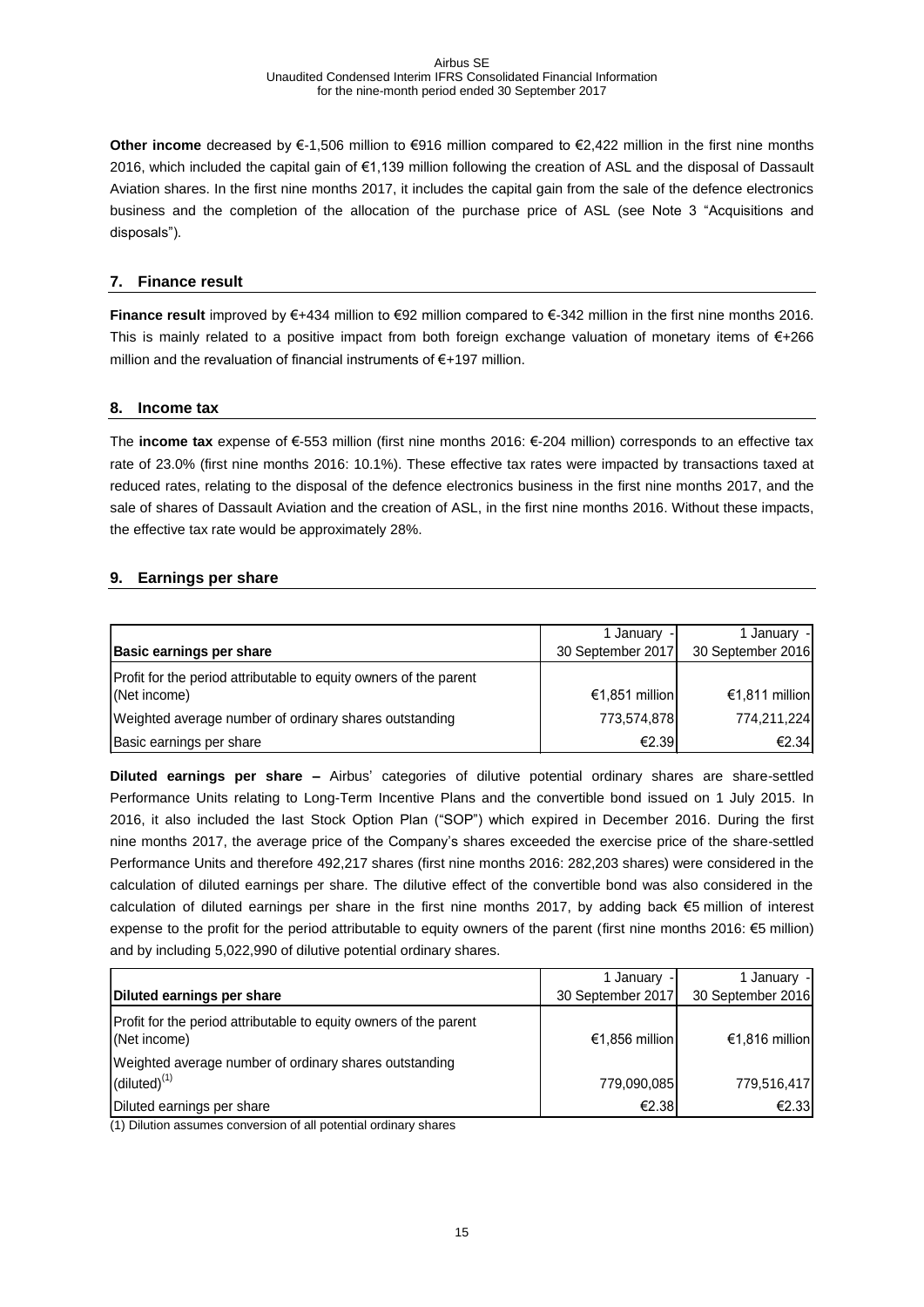### <span id="page-15-0"></span>**10. Intangible assets and property, plant and equipment**

**Intangible assets** decreased by €-410 million to €11,658 million (prior year-end: €12,068 million), mainly due to the reclassification of Vector to disposal groups classified as held for sale (see Note 3 "Acquisitions and disposals").

Intangible assets mainly relate to goodwill of €9,163 million (prior year-end: €9,425 million).

The annual impairment tests were performed in the fourth quarter 2016 and led to no impairment charge.

**Property, plant and equipment** decreased by €-369 million to €16,549 million (prior year-end: €16,918 million), principally due to the reclassification of Vector to disposal groups classified as held for sale (see Note 3 "Acquisitions and disposals"). Property, plant and equipment includes leased assets of €183 million (prior year-end: €116 million).

### <span id="page-15-1"></span>**11. Investments accounted for under the equity method**

**Investments accounted for under the equity method** decreased by €-59 million to €1,549 million (prior year-end: €1,608 million) and include mainly the equity investments on ASL, MBDA and ATR.

### <span id="page-15-2"></span>**12. Other investments and other long-term financial assets**

Composition of other investments and other long-term financial assets:

| (In $\epsilon$ million)                                           | 30 September 2017 | 31 December 2016 |
|-------------------------------------------------------------------|-------------------|------------------|
| <b>Other investments</b>                                          | 2,427             | 2,091            |
| Other long-term financial assets                                  | 1,900             | 1,564            |
| Total non-current other investments and other long-term financial |                   |                  |
| lassets                                                           | 4,327             | 3,655            |
| Current portion of other long-term financial assets               | 516               | 522              |
| <b>Total</b>                                                      | 4,843             | 4,177            |

**Other investments** include the remaining participation in Dassault Aviation of €1,121 million.

**Other long-term financial assets** mainly comprise the aircraft financing activities.

### <span id="page-15-3"></span>**13. Inventories**

**Inventories** of €35,443 million (prior year-end: €29,688 million) increased by €+5,755 million. This is mainly driven by Airbus Commercial Aircraft (€+5,490 million), reflecting an increase in work in progress associated with A350 XWB and A320 ramp-up.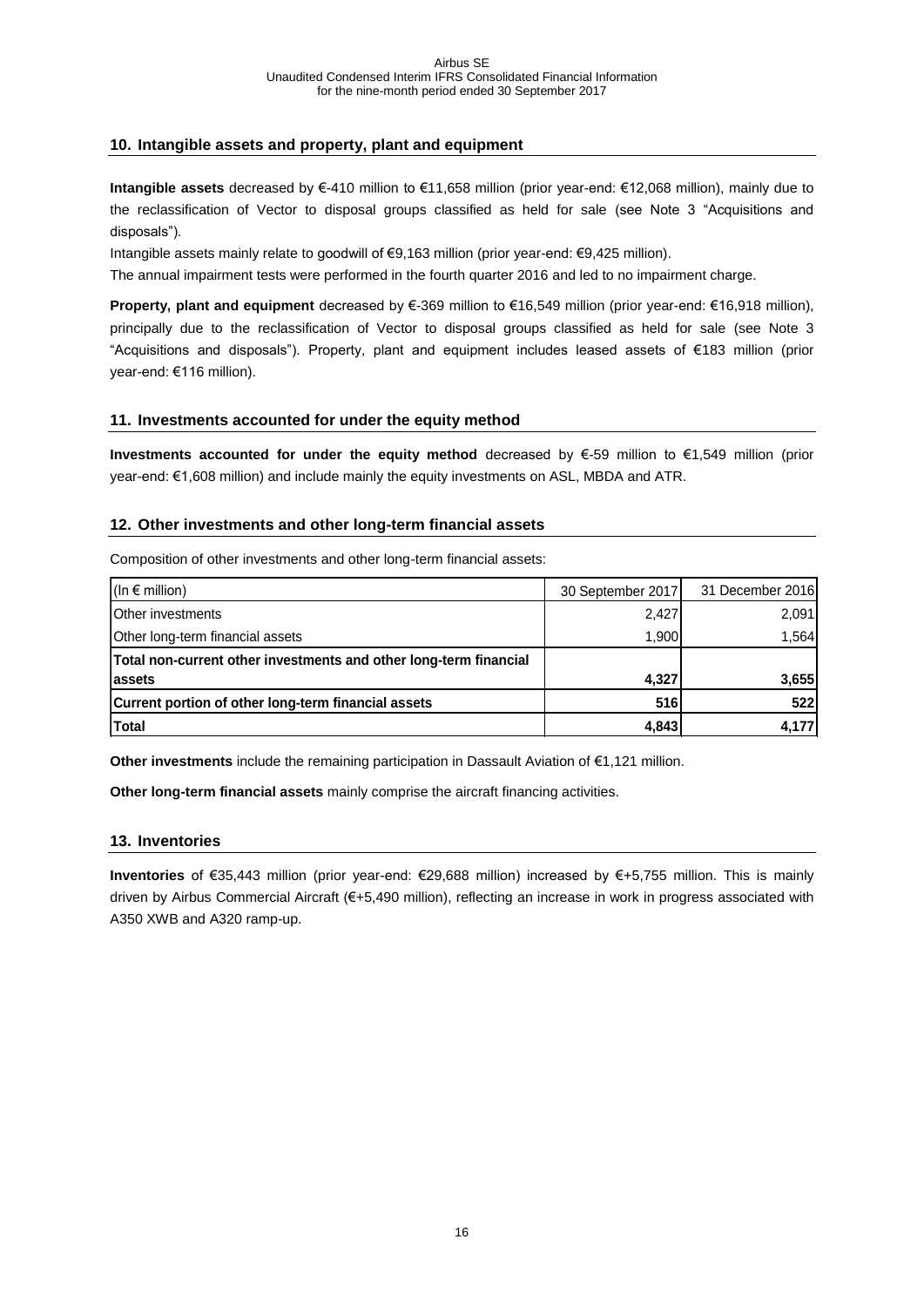### <span id="page-16-0"></span>**14. Other financial assets and other financial liabilities**

Composition of other financial assets:

| (In $\epsilon$ million)                                           | 30 September 2017 | 31 December 2016 |
|-------------------------------------------------------------------|-------------------|------------------|
| <b>I</b> Positive fair values of derivative financial instruments | 2,470             | 893              |
| <b>Others</b>                                                     | 81                | 83               |
| Total non-current other financial assets                          | 2,551             | 976              |
| Receivables from related companies                                | 819               | 517              |
| Positive fair values of derivative financial instruments          | 544               | 258              |
| <b>Others</b>                                                     | 349               | 482              |
| <b>Total current other financial assets</b>                       | 1,712             | 1,257            |
| <b>Total</b>                                                      | 4,263             | 2,233            |

Composition of other financial liabilities:

| (In $\epsilon$ million)                                  | 30 September 2017 | 31 December 2016 |
|----------------------------------------------------------|-------------------|------------------|
| European Governments refundable advances                 | 6,569             | 6,340            |
| Negative fair values of derivative financial instruments | 1,451             | 6,544            |
| <b>Others</b>                                            | 354               | 429              |
| Total non-current other financial liabilities            | 8,374             | 13,313           |
| European Governments refundable advances                 | 347               | 730              |
| Negative fair values of derivative financial instruments | 1,751             | 4,476            |
| <b>Others</b>                                            | 653               | 555              |
| <b>Total current other financial liabilities</b>         | 2,751             | 5,761            |
| <b>Total</b>                                             | 11,125            | 19,074           |

The liabilities for derivative financial instruments have decreased as a result of the devaluation of the US dollar versus the euro associated with the mark to market valuation of the hedge portfolio.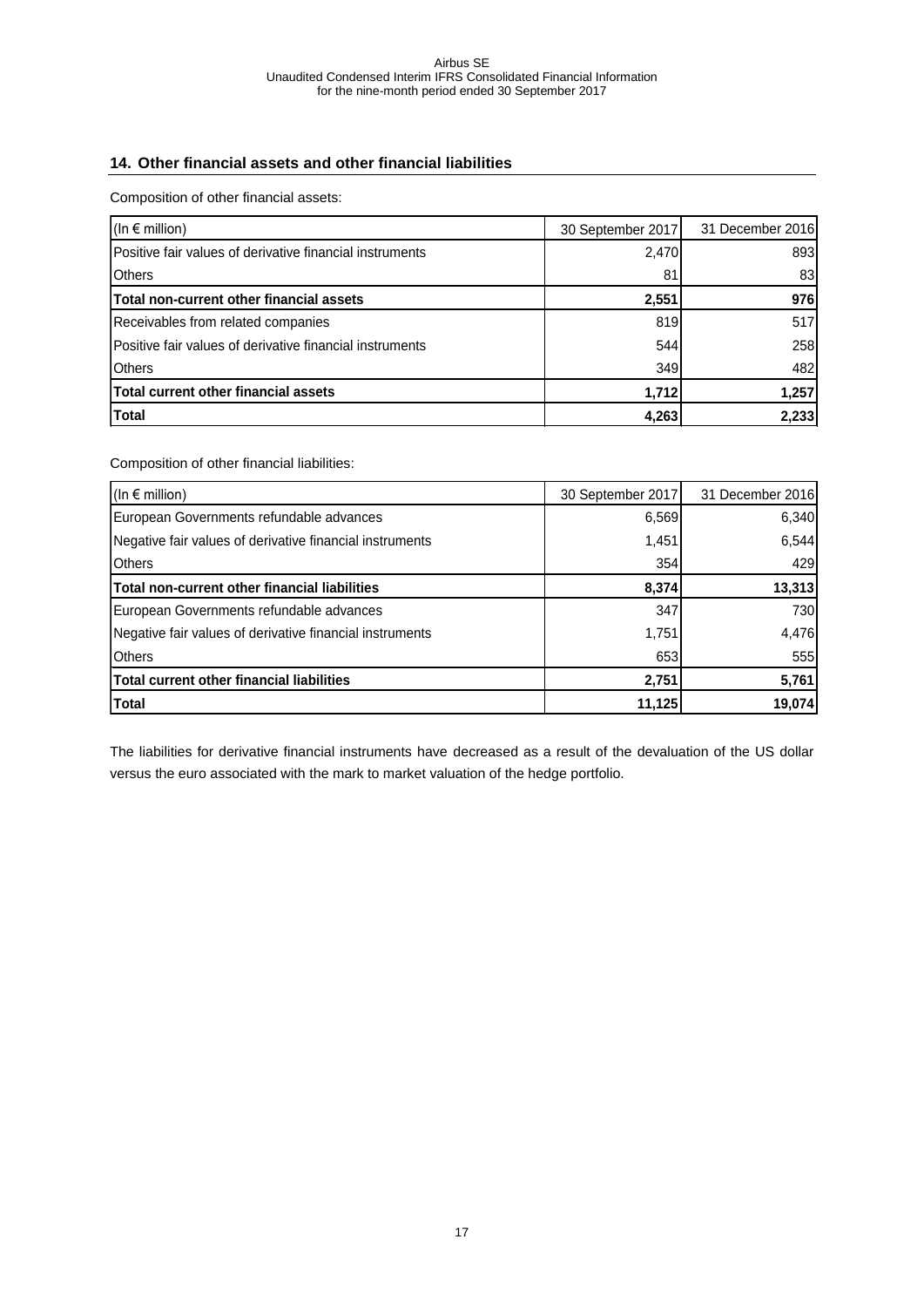### <span id="page-17-0"></span>**15. Other assets and other liabilities**

Composition of other assets:

| (In $\epsilon$ million)           | 30 September 2017 | 31 December 2016 |
|-----------------------------------|-------------------|------------------|
| Prepaid expenses                  | 2,222             | 2,265            |
| <b>Others</b>                     | 101               | 93               |
| Total non-current other assets    | 2,323             | 2,358            |
| VAT receivables                   | 1,913             | 1,589            |
| Prepaid expenses                  | 755               | 552              |
| Other                             | 610               | 435              |
| <b>Total current other assets</b> | 3,278             | 2,576            |
| <b>Total</b>                      | 5,601             | 4,934            |

Composition of other liabilities:

| (In $\epsilon$ million)                    | 30 September 2017 | 31 December 2016 |
|--------------------------------------------|-------------------|------------------|
| <b>Other liabilities</b>                   |                   |                  |
| Customer advance payments                  | 16,092            | 15,714           |
| <b>Others</b>                              | 547               | 565              |
| Deferred income                            | 246               | 288              |
| <b>Total non-current other liabilities</b> | 16,885            | 16,567           |
| <b>Other liabilities</b>                   |                   |                  |
| Customer advance payments                  | 26,250            | 24,115           |
| Tax liabilities (excluding income tax)     | 1,274             | 1,047            |
| <b>Others</b>                              | 2,612             | 2,373            |
| Deferred income                            | 851               | 917              |
| <b>Total current other liabilities</b>     | 30,987            | 28,452           |
| <b>Total</b>                               | 47,872            | 45,019           |

### <span id="page-17-1"></span>**16. Total equity**

**Equity attributable to equity owners of the parent** (including purchased treasury shares) amounts to €11,499 million (prior year-end: €3,657 million) representing an increase of €+7,842 million. This is due to an increase in other comprehensive income of €+6,922 million, principally related to the mark to market revaluation of the hedge portfolio of €+6,767 million, and a net income for the period of €+1,851 million, partly offset by a dividend payment of €-1,043 million (€1.35 per share).

The total **number of shares** issued is 774,467,480 and 772,912,869 as of 30 September 2017 and 31 December 2016. The Company's shares are exclusively ordinary shares with a par value of €1.00.

In the first nine months 2017, the Company issued 1,554,611 new shares due to the 2016 Employee Share Ownership Plan ("ESOP") (first nine months 2016: 1,366,893 for the ESOP 2015).

During the first nine months 2017, the number of treasury stock held by the Company increased to 184,574 compared to 184,170 as of 31 December 2016. No shares were sold back to the market nor cancelled (first nine months 2016: 14,131,131 shares cancelled).

**Non-controlling interests** amount to €0 million (prior year-end: €-5 million).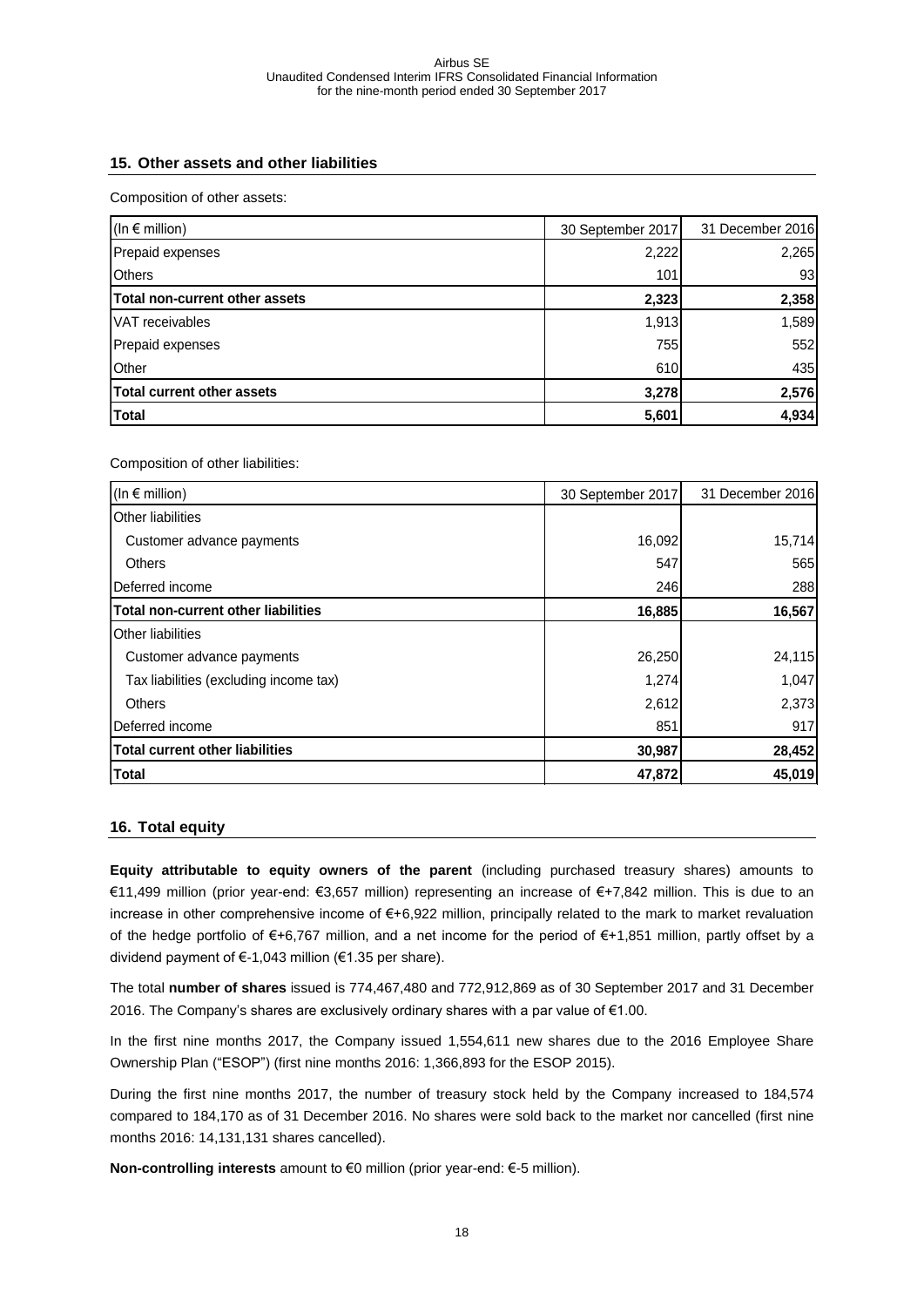### <span id="page-18-0"></span>**17. Provisions**

Provisions are comprised of the following:

| $(\ln \epsilon \text{ million})$ | 30 September 2017 | 31 December 2016 |
|----------------------------------|-------------------|------------------|
| Provisions for pensions          | 8,392             | 8,656            |
| Other provisions                 | 7,227             | 8,313            |
| <b>Total</b>                     | 15,619            | 16,969           |
| Thereof non-current portion      | 10,391            | 10,826           |
| Thereof current portion          | 5,228             | 6,143            |

**Other provisions** are presented net of programme losses against inventories and decreased by €-1,086 million.

A provision of €160 million related to restructuring measures was recorded at year-end 2016 following the communication of the plan to the employees and the European Works Council in November 2016. The French social plan has been agreed between Airbus and the works council in June 2017. The German social plan has been agreed between Airbus and the works councils in September 2017, the reconciliation of interest is still under discussion. On this basis, there is no change in the assessment of the restructuring provision as of 30 September 2017.

An H225 Super Puma helicopter was involved in an accident on 29 April 2016. Management is cooperating fully with the authorities to determine the precise cause of the accident. An estimate of the related future costs has been prepared and is included in other provisions.

Airbus makes estimates and provides, across the programmes, for costs related to in service technical issues which have been identified and for which solutions have been defined, which reflects the latest facts and circumstances. Contractually, Airbus is not liable towards operators for any incidental, indirect or consequential damages. However, in view of overall commercial relationships and factual circumstances, contract adjustments may occur, and be considered on a case by case basis.

### <span id="page-18-1"></span>**18. Cash flows, securities and financing liabilities**

### **Cash flows**

**Cash used for operating activities** amounts to €-2,619 million (first nine months 2016: €-2,032 million). Gross cash flow from operations (before change in other operating assets and liabilities) amounts to €+1,840 million (first nine months 2016: €+1,544 million). Change in other operating assets and liabilities amounts to €-4,459 million (first nine months 2016: €-3,576 million), mainly related to increase on inventories, partly offset by advance payments received.

**Cash (used for) provided by investing activities** amounts to €-975 million (first nine months 2016: €+392 million). This comprises the impact of purchases of intangible assets and property, plant and equipment of €-1,655 million (first nine months 2016: €-1,990 million) and payments for investments in associates and other investments and long-term financial assets of €-633 million (first nine months 2016: €-502 million). This was partly compensated by disposals for a total of €+1,219 million (first nine months 2016: €+2,360 million), which includes the sale of the defence electronics business (see Note 3 "Acquisitions and disposals").

**Cash provided by financing activities** amounts to €+581 million (first nine months 2016: €+730 million). This corresponds to changes in long-term and short-term financing liabilities of €+1,549 million (first nine months 2016: €+2,422 million), in part offset by a dividend payment of €1.35 per share which amounts to €-1,043 million (first nine months 2015: €-1,008 million).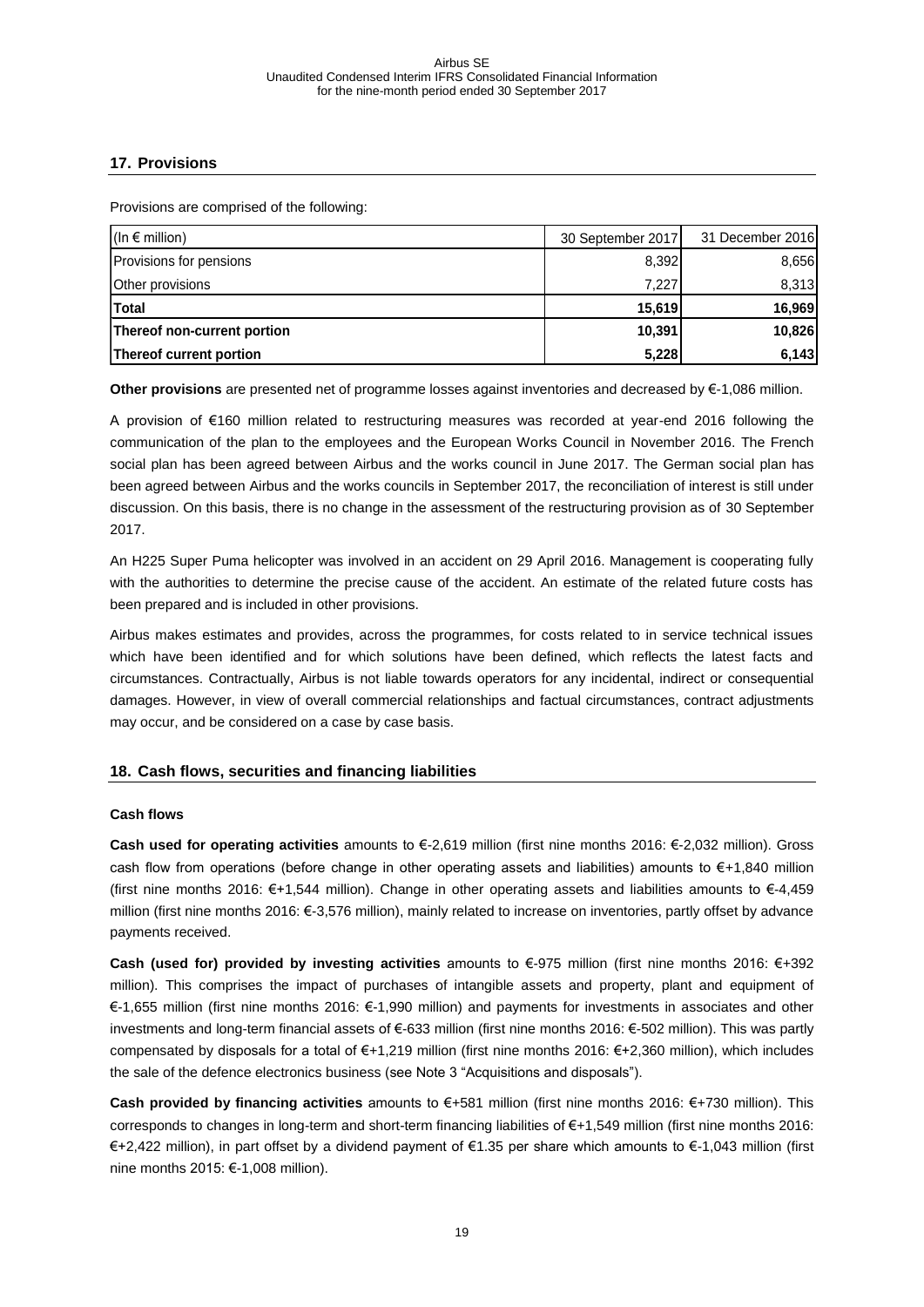### **Securities**

**Non-current securities** with a remaining maturity of more than one year increased by €+174 million to €10,071 million (prior year-end: €9,897 million). The movement is related to the cash management policy of Airbus.

**Current securities** with a remaining maturity of one year or less decreased by €-234 million to €1,317 million (prior year-end: €1,551 million).

### **Financing liabilities**

Composition of financing liabilities:

| (In $\epsilon$ million)               | 30 September 2017 | 31 December 2016 |
|---------------------------------------|-------------------|------------------|
| <b>Bonds</b>                          | 7,111             | 6,013            |
| Liabilities to financial institutions | 1,832             | 2,072            |
| Liabilities from finance leases       | 315               | 374              |
| Loans                                 | 255               | 331              |
| <b>Others</b>                         |                   |                  |
| Long-term financing liabilities       | 9,514             | 8,791            |
| Liabilities to financial institutions | 273               | 351              |
| Liabilities from finance leases       | 14                | 15               |
| Loans                                 | 315               | 332              |
| <b>Others</b>                         | 1,146             | 989              |
| Short-term financing liabilities      | 1,748             | 1,687            |

The increase in **financing liabilities** is mainly related to the issuance of bonds. The increase in bonds corresponds principally to bonds issued on 5 April 2017, for a total of US\$1.5 billion, with a 10 year-maturity tranche of US\$750 million at fixed coupon of 3.150%, and a 30 year-maturity tranche of US\$750 million at a fixed coupon of 3.950%.

### <span id="page-19-0"></span>**19. Financial instruments**

Composition of derivative financial instruments:

| (In $\epsilon$ million)                                        | 30 September 2017 | 31 December 2016 |
|----------------------------------------------------------------|-------------------|------------------|
| Non-current positive fair values                               | 2,470             | 893              |
| Current positive fair values                                   | 544               | 258              |
| Total positive fair values of derivative financial instruments | 3,014             | 1,151            |
| Non-current negative fair values                               | $-1,451$          | $-6,544$         |
| Current negative fair values                                   | $-1,751$          | $-4,476$         |
| Total negative fair values of derivative financial instruments | $-3,202$          | $-11,020$        |
| Total net fair value of derivative financial instruments       | $-188$            | $-9,869$         |

The volume of hedged US dollar-contracts was US\$92.3 billion as at 30 September 2017 (prior year-end US\$102.4 billion). The US dollar spot rate was 1.18 US\$/€ and 1.05 US\$/€ at 30 September 2017 and at 31 December 2016, respectively. The average US dollar hedge rate for Airbus portfolio decreased to 1.23 US\$/€ as at 30 September 2017 compared to 1.25 US\$/€ as at 31 December 2016.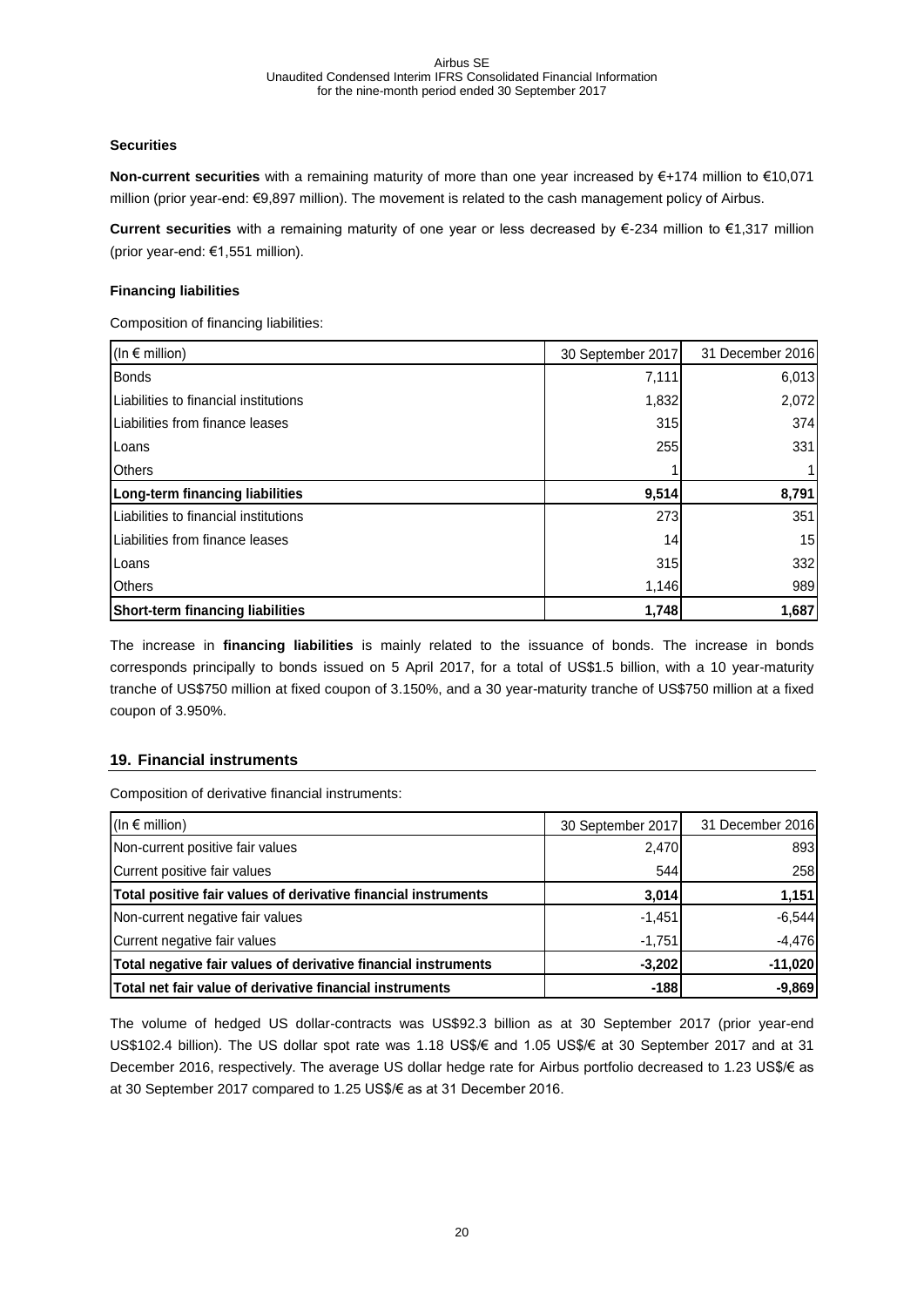### **Carrying amounts and fair values**

Fair values of financial instruments have been determined with reference to available market information at the end of the reporting period and the valuation methodologies as described in detail in Note 35.2 to the 2016 Consolidated Financial Statements. For the first nine months 2017, Airbus has applied the same methodologies for the fair value measurement of financial instruments.

Carrying amount is a reasonable approximation of fair value for all classes of financial instruments listed in the first table of Note 35.2 to the 2016 Consolidated Financial Statements, with the exception of:

|                                       | 30 September 2017 |            |            | 31 December 2016 |
|---------------------------------------|-------------------|------------|------------|------------------|
| $(\ln \epsilon \text{ million})$      | Book value        | Fair value | Book value | Fair value       |
| <b>Financing liabilities</b>          |                   |            |            |                  |
| Issued bonds and commercial papers    | $-7,111$          | $-7.426$   | $-6,013$   | $-6,217$         |
| Liabilities to financial institutions |                   |            |            |                  |
| and other financing liabilities       | $-3,822$          | $-3,823$   | $-4.076$   | $-4.086$         |

For certain unlisted equity investments, and put or call options linked to those investments, as well as European Governments refundable advances, no fair values can be reliably determined because the range of reasonable fair value estimates is significant and the probabilities of the various estimates within that range is significant. These instruments are therefore carried at amortised cost.

The following table allocates the financial assets and liabilities measured at fair value to the three levels of the fair value hierarchy $<sup>(1)</sup>$ :</sup>

|                                                 |          | 30 September 2017 |         |          | 31 December 2016 |           |         |           |
|-------------------------------------------------|----------|-------------------|---------|----------|------------------|-----------|---------|-----------|
| (In $\epsilon$ million)                         | Level 1  | Level 2           | Level 3 | Total    | Level 1          | Level 2   | Level 3 | Total     |
| Financial assets measured<br>at fair value      |          |                   |         |          |                  |           |         |           |
| <b>Equity instruments</b>                       | 1,911    |                   |         | 1,911    | 1,597            |           | 0       | 1,597     |
| Derivative instruments                          |          | 3,014             | 0       | 3,014    |                  | 1,148     | 3       | 1,151     |
| <b>Securities</b>                               | 11,327   | 61                | 0       | 11,388   | 11,446           |           | 0       | 11,448    |
| Cash equivalents                                | 2,344    | 1,559             | 0       | 3,903    | 5,513            | 1,535     | 0       | 7,048     |
| <b>Total</b>                                    | 15,582   | 4,634             | 0       | 20,216   | 18,556           | 2,685     | 3       | 21,244    |
| Financial liabilities measured<br>at fair value |          |                   |         |          |                  |           |         |           |
| Derivative instruments                          | $\Omega$ | $-3,136$          | $-12$   | $-3,148$ | 0                | $-11,009$ | $-11$   | $-11,020$ |
| Other liabilities                               |          | 0                 | $-22$   | $-22$    |                  |           | $-38$   | -38       |
| <b>Total</b>                                    | 01       | $-3,136$          | $-34$   | $-3,170$ | 0                | $-11,009$ | -49     | $-11,058$ |

(1) The fair value hierarchy consists of the following levels:

- Level 1: quoted prices (unadjusted) in active markets for identical assets and liabilities;

- Level 2: inputs other than quoted prices that are observable for the asset or liability, either directly (i.e. as prices) or indirectly (i.e. derived from prices);

- Level 3: inputs for the asset or liability that are not based on observable market data.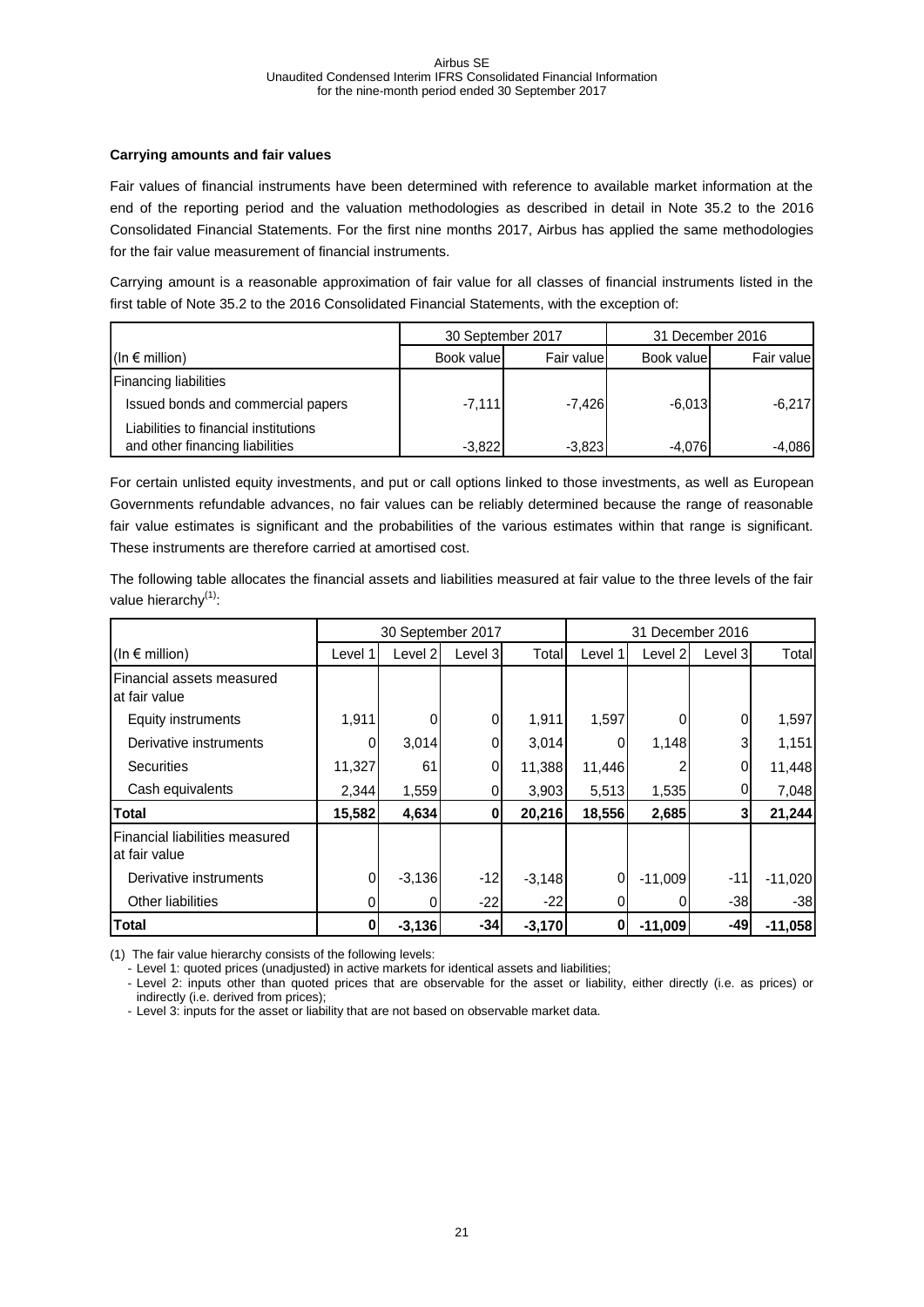|                                     | <b>Financial assets</b> |        | <b>Financial liabilites</b> |            |            |       |
|-------------------------------------|-------------------------|--------|-----------------------------|------------|------------|-------|
|                                     | Commodity               |        | Written                     | Commodity  |            |       |
|                                     | swap                    |        | put options on              | swap       | Earn-outl  |       |
| (In $\epsilon$ million)             | agreements              | Totall | <b>NCI</b> interests        | agreements | agreements | Total |
| <b>Balance at 1 January 2016</b>    | 46                      | 46     | -64                         |            | $-10$      | $-74$ |
| Profit or loss                      | $-10$                   | $-10$  |                             |            |            | 0     |
| <b>Settlements</b>                  | $-25$                   | $-25$  | 39                          |            |            | 39    |
| <b>Balance at 30 September 2016</b> |                         | 11     | $-25$                       |            | $-10$      | $-35$ |
| <b>Balance at 1 January 2017</b>    |                         |        | $-28$                       | $-11$      | $-10$      | $-49$ |
| Profit or loss                      |                         |        |                             | -61        |            | -6    |
| Other comprehensive income          |                         |        |                             |            |            | 6     |
| <b>Settlements</b>                  | -31                     | -3     |                             | 5          | 10         | 15    |
| <b>Balance at 30 September 2017</b> |                         | Ω      | $-22$                       | $-12$      |            | $-34$ |

The development of financial instruments of Level 3 is as follows:

For a description of the valuation techniques, inputs and process used in the fair value measurement of these financial instruments and a description of sensitivity analysis performed, refer to Note 35.2 of the Consolidated Financial Statements. There is no material difference between the outcome of sensitivity analysis performed at 30 September 2017, compared to the outcome disclosed in the year-end financial statements.

### <span id="page-21-0"></span>**20. Litigation and claims**

Airbus is involved from time to time in various legal and arbitration proceedings in the ordinary course of its business, the most significant of which are described below. Other than as described below, Airbus is not aware of any material governmental, legal or arbitration proceedings (including any such proceedings which are pending or threatened), during a period covering at least the previous twelve months which may have, or have had in the recent past significant effects on Airbus SE's or Airbus' financial position or profitability.

If the Company concludes that the disclosures relative to contingent liabilities can be expected to prejudice seriously its position in a dispute with other parties, the Company limits its disclosures to the nature of the dispute.

### **WTO**

Although Airbus is not a party, Airbus is supporting the European Commission in litigation before the WTO. Following its unilateral withdrawal from the 1992 EU-US Agreement on Trade in Large Civil Aircraft, the US lodged a request on 6 October 2004 to initiate proceedings before the WTO. On the same day, the EU launched a parallel WTO case against the US in relation to its subsidies to Boeing. On 19 December 2014, the European Union requested WTO consultations on the extension until the end of 2040 of subsidies originally granted by the State of Washington to Boeing and other US aerospace firms until 2024.

On 1 June 2011, the WTO adopted the Appellate Body's final report in the case brought by the US assessing funding to Airbus Commercial Aircraft from European governments. On 1 December 2011, the EU informed the WTO that it had taken appropriate steps to bring its measures fully into conformity with its WTO obligations, and to comply with the WTO's recommendations and rulings. Because the US did not agree, the matter is now under WTO review pursuant to WTO rules.

On 23 March 2012, the WTO adopted the Appellate Body's final report in the case brought by the EU assessing funding to Boeing from the US. On 23 September 2012, the US informed the WTO that it had taken appropriate steps to bring its measures fully into conformity with its WTO obligations, and to comply with the WTO's recommendations and rulings. Because the EU did not agree, the matter is now under WTO review pursuant to WTO rules.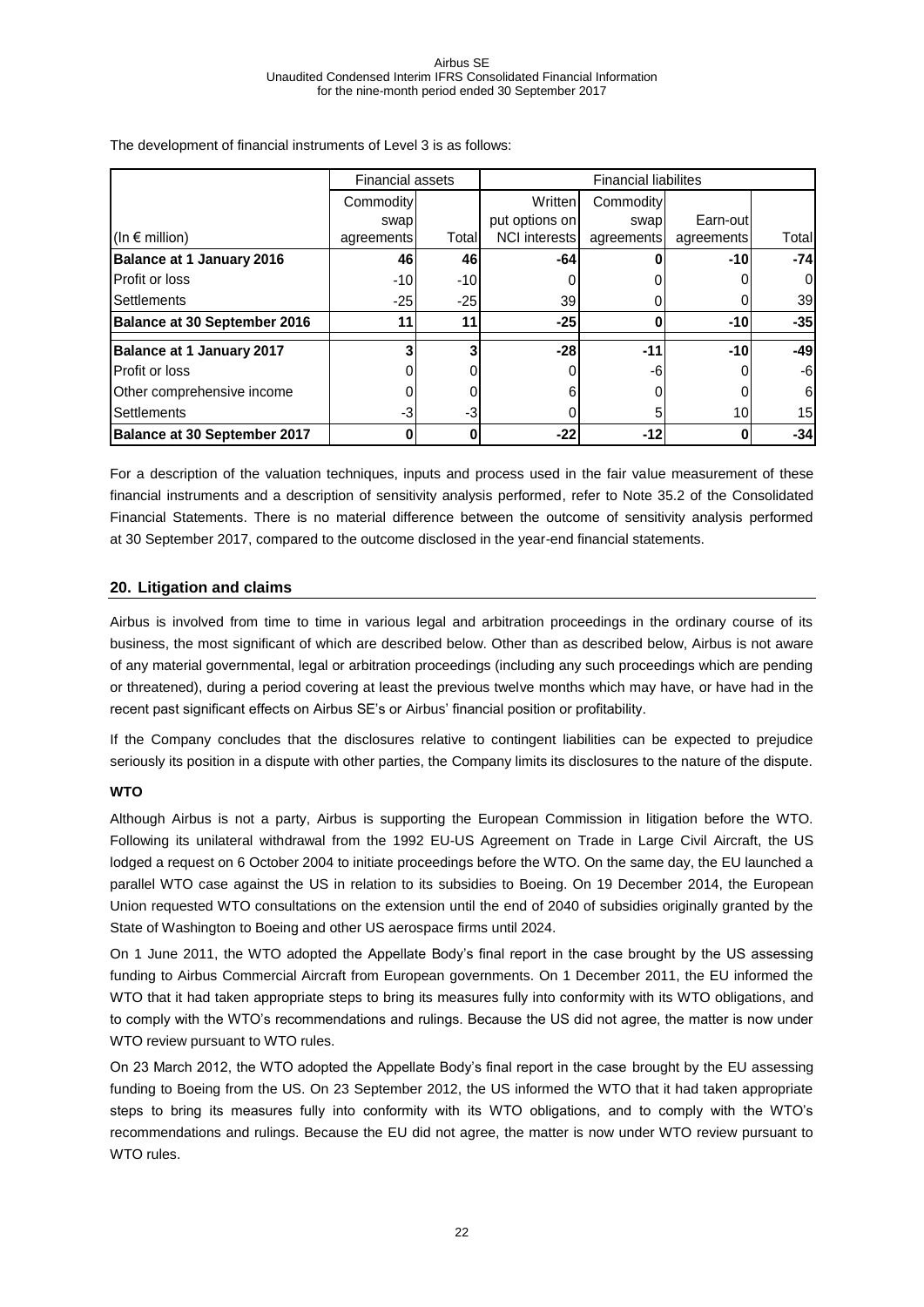Exact timing of further steps in the WTO litigation process is subject to further rulings and to negotiations between the US and the EU. Unless a settlement, which is currently not under discussion, is reached between the parties, the litigation is expected to continue for several years.

#### **GPT**

Prompted by a whistleblower's allegations, Airbus conducted internal audits and retained PricewaterhouseCoopers ("PwC") to conduct an independent review relating to GPT Special Project Management Ltd. ("GPT"), a subsidiary that Airbus acquired in 2007. The allegations called into question a service contract entered into by GPT prior to its acquisition by Airbus, relating to activities conducted by GPT in Saudi Arabia. PwC's report was provided by Airbus to the UK Serious Fraud Office (the "SFO") in March 2012. In the period under review and based on the work it undertook, nothing came to PwC's attention to suggest that improper payments were made by GPT. In August 2012, the SFO announced that it had opened a formal criminal investigation into the matter. Airbus is in continuing engagement with the authorities.

#### **Eurofighter Austria**

In March 2012, the German public prosecutor, following a request for assistance by the Austrian public prosecutor, launched a criminal investigation into alleged bribery, tax evasion and breach of trust by current and former employees of EADS Deutschland GmbH (renamed on 1 July 2014 Airbus Defence and Space GmbH) and Eurofighter Jagdflugzeug GmbH as well as by third parties relating to the sale of Eurofighter aircraft to Austria in 2003. After having been informed of the investigation in 2012, Airbus retained the law firm Clifford Chance to conduct a fact finding independent review. Upon concluding its review, Clifford Chance presented its fact finding report to Airbus in December 2013. Airbus provided the report to the public prosecutors in Germany. Airbus Defence and Space GmbH settled with the tax authorities in August 2016 on the question of deductibility of payments made in connection with the Eurofighter Austria campaign.

In February 2017, the Austrian Federal Ministry of Defence has raised criminal allegations against Airbus Defence and Space GmbH and Eurofighter Jagdflugzeug GmbH for wilful deception and fraud in the context of the sale of the Eurofighter aircraft to Austria and respective damage claims. After the Austrian Federal Ministry of Defence raised its criminal allegations, the Austrian public prosecutor opened an investigation against Airbus Defence and Space GmbH, Eurofighter Jagdflugzeug GmbH and former and current employees of the two entities. On 18 September 2017, Airbus filed a submission to the Vienna Public Prosecutor in response to the allegations of deception in the procurement of Eurofighter combat aircraft made by the Austrian Defence Minister. Airbus is cooperating fully with the authorities.

#### **Investigation by the UK SFO and France's PNF**

In the context of review and enhancement of its internal compliance improvement programme, Airbus discovered misstatements and omissions relating to information provided in respect of third party consultants in certain applications for export credit financing for Airbus customers. In early 2016, Airbus informed the UK, German and French Export Credit Agencies ("ECAs") of the irregularities it had discovered. Airbus made a similar disclosure to the UK Serious Fraud Office ("SFO"). In August 2016, the SFO informed Airbus that it had opened an investigation into allegations of fraud, bribery and corruption in the civil aviation business of Airbus relating to irregularities concerning third party consultants (business partners). In March 2017, France's Parquet National Financier ("PNF") informed Airbus that it had also opened a preliminary investigation into the same subject and that the two authorities would act in coordination going forward. Airbus is cooperating fully with both authorities including in respect of potential issues across Airbus' business. The SFO and PNF investigations and any penalties potentially levied as a result could have negative consequences for Airbus. The potential imposition of any monetary penalty (and the amount thereof) or other sanction arising from the SFO and PNF investigations will depend on the ultimate factual and legal findings of the investigation, and could have a material impact on the financial statements, business and operations of Airbus. However, at this stage it is too early to determine the likelihood or extent of any such possible consequence. Investigations of this nature could also result in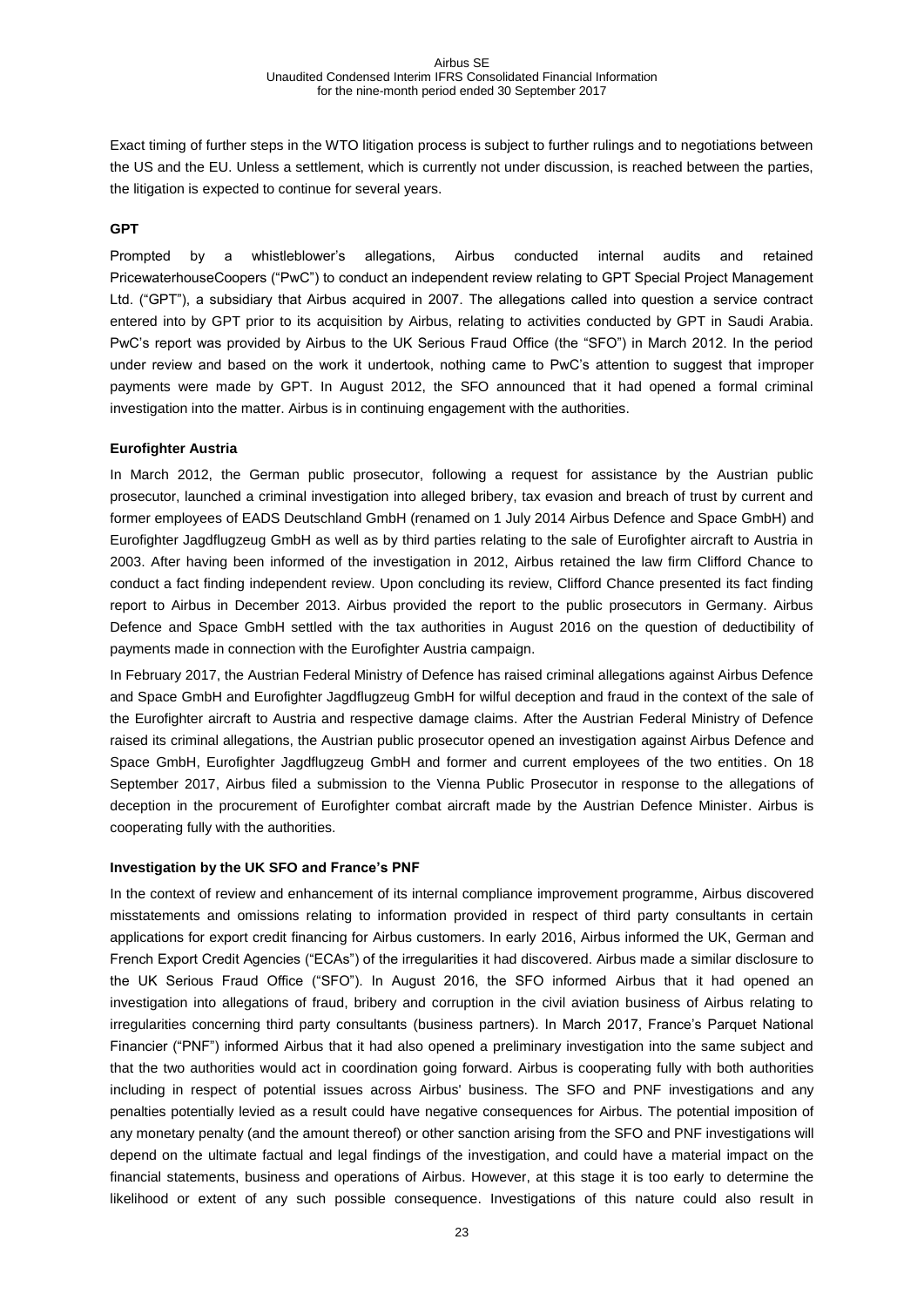(i) civil claims or claims by shareholders against Airbus (ii) adverse consequences on Airbus' ability to obtain or continue financing for current or future projects (iii) limitations on the eligibility of group companies for certain public sector contracts and/or (iv) damage to Airbus' business or reputation via negative publicity adversely affecting Airbus' prospects in the commercial market place.

#### **ECA financing**

ECA financing continues to be suspended. Airbus is working with the relevant ECAs to re-establish ECA financing.

#### **Other investigations**

In October 2014, the Romanian authorities announced an investigation relating to a border surveillance project in Romania. Airbus confirms that Airbus Defence and Space GmbH had been informed that the German prosecution office was also investigating potential irregularities in relation to this project, a project in Saudi Arabia and a project of Tesat-Spacecom GmbH & Co. KG ("Tesat"). The public prosecutor in Germany launched administrative proceedings in the context of those investigations against Airbus Defence and Space GmbH and Tesat. Airbus has cooperated fully with the authorities. In October 2016, the German authorities announced that they were dropping their investigations into the Romanian and Saudi projects. The investigation of the Tesat project is still ongoing. The tax authorities may challenge the tax treatment of business expenses in connection with the Romanian and Saudi projects.

Airbus is cooperating with a judicial investigation against unknown persons in France related to Kazakhstan. Airbus is cooperating with French judicial authorities pursuant to a request for mutual legal assistance made by the government of Tunisia in connection with historical aircraft sales.

Following a review of its US regulatory compliance procedures, Airbus has discovered and subsequently informed relevant US authorities of its findings concerning certain inaccuracies in filings made with the US Department of State pursuant to Part 130 of the US International Traffic in Arms Regulations (ITAR). Airbus is cooperating with the US authorities. Airbus is unable to reasonably estimate the time it may take to resolve the matter or the amount or range of potential loss, penalty or other government action, if any, that may be incurred in connection with this matter.

#### **Review of business partner relationships**

In light of regulatory investigations and commercial disputes, including those discussed above, Airbus has determined to enhance certain of its policies, procedures and practices, including ethics and compliance. Airbus is accordingly in the process of revising and implementing improved procedures, including those with respect to its engagement of consultants and other third parties, in particular in respect of sales support activities and is conducting enhanced due diligence as a pre-condition for future or continued engagement and to inform decisions on corresponding payments. Airbus engaged legal, investigative, and forensic accounting expertise of the highest calibre to undertake a comprehensive review of all relevant third party business consultant relationships and related subject matters. Airbus believes that these enhancements to its controls and practices will best position it for the future, particularly in light of advancements in regulatory standards. Several consultants and other third parties have initiated commercial litigation and arbitration against Airbus seeking relief. The comprehensive review and these enhancements of its controls and practices has led to additional commercial litigation and arbitration against Airbus and may lead to other civil law or criminal law consequences in the future, which could have a material impact on the financial statements, however at this stage it is too early to determine the likelihood or extent of any liability.